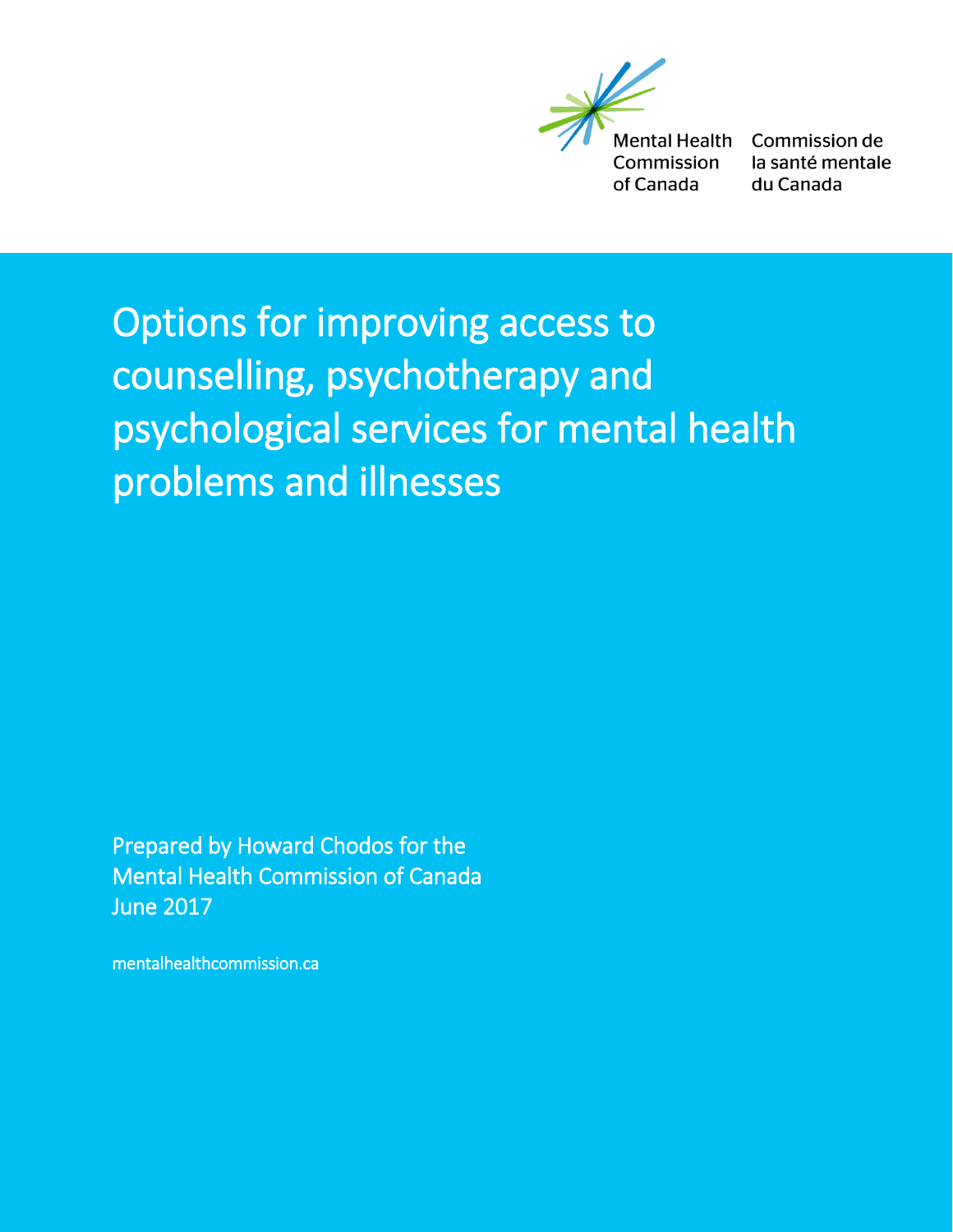

#### Options for improving access to counselling, psychotherapy and psychological services for mental health problems and illnesses

Background paper prepared for the roundtable *Exploring Policy Considerations for Expanding*  Access to Counselling, Psychotherapies and Psychological Services in Canada. Please note that several minor changes were made to the original version of this paper pursuant to the roundtable.

Tuesday, March 21, 2017 Delta Hotels Ottawa City Centre 101 Lyon Street N Ottawa, ON

#### Mental Health Commission of Canada

The findings and analysis in this publication are those of the author. They do not necessarily reflect the positions of the Mental Health Commission of Canada.

Ce document est disponible en français.

This document is available at http://www.mentalhealthcommission.ca

Production of this document is made possible through a financial contribution from Health Canada.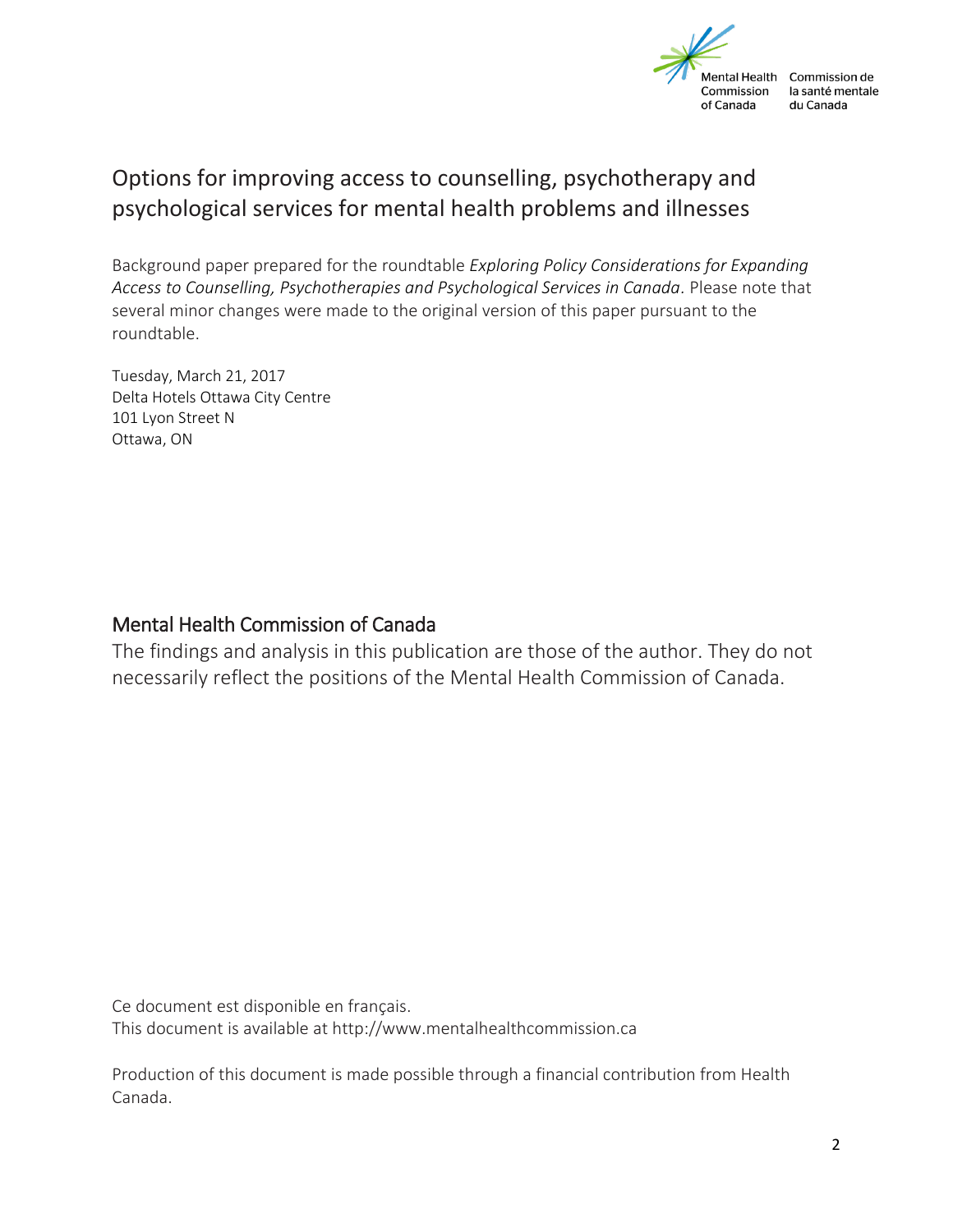

la santé mentale<br>du Canada

# Table of Contents

| Introduction                                                                                                                 | $\overline{4}$ |
|------------------------------------------------------------------------------------------------------------------------------|----------------|
| Meeting unmet need                                                                                                           | $\overline{4}$ |
| Who provides counselling, psychotherapy and psychological services and who pays for them?                                    | 6              |
| Current limits on increasing access to counselling, psychotherapy and psychological services                                 | 8              |
| Options for increasing access to counselling, psychotherapy and psychological services<br>The IF approach<br>The GF approach | 11<br>13<br>14 |
| Which approach is right for Canada?                                                                                          | 15             |
| Conclusion                                                                                                                   | 17             |
| Appendix I                                                                                                                   | 18             |
| Appendix II                                                                                                                  | 22             |
| Appendix III                                                                                                                 | 23             |
| References                                                                                                                   | 24             |
|                                                                                                                              |                |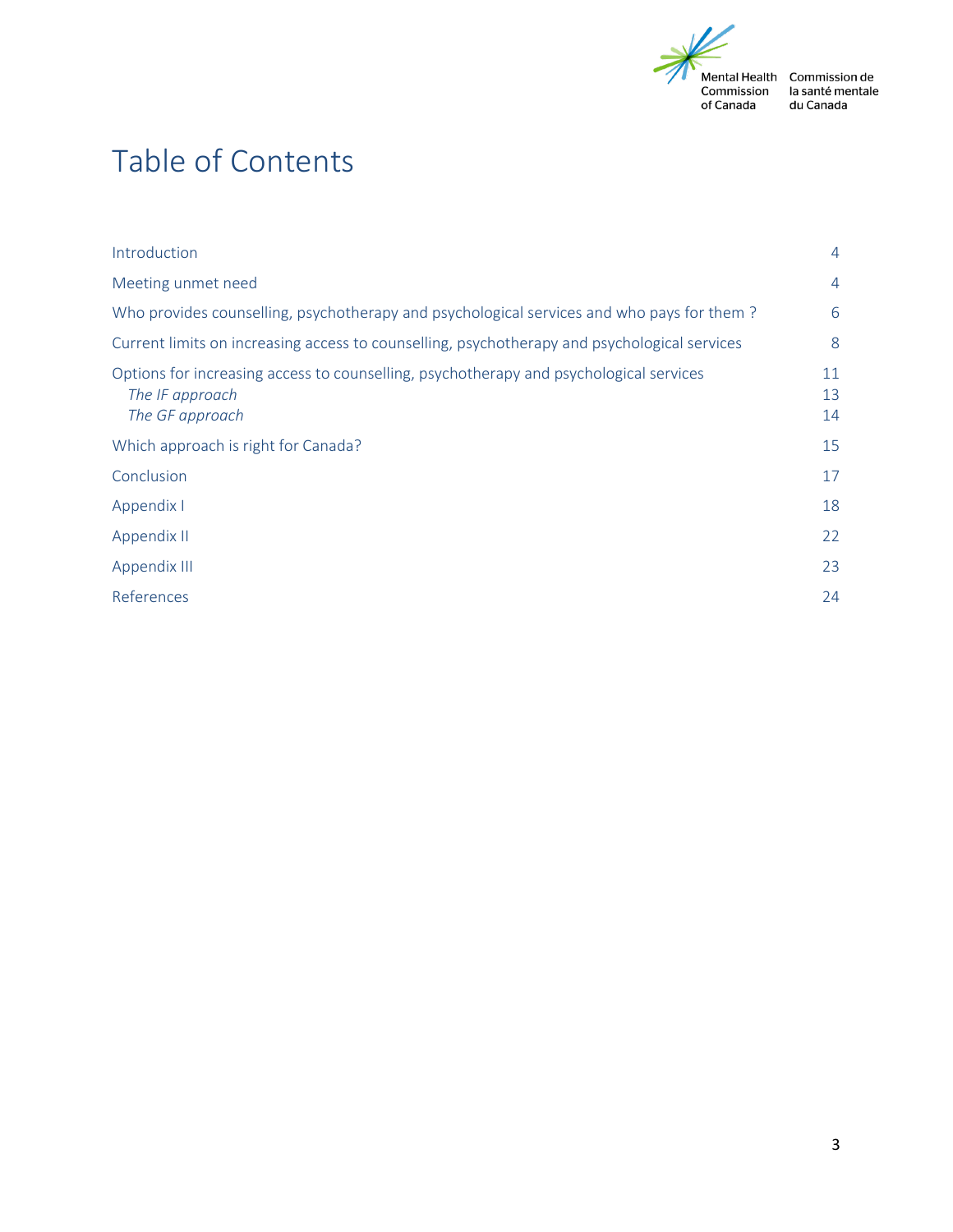

### <span id="page-3-0"></span>Introduction

In 2012, *Changing Directions, Changing Lives: The Mental Health Strategy for Canada* advanced two recommendations to enable wider and more equitable access to counselling, psychotherapy and psychological services for mental health problems and illnesses:

- 3.2.4 Increase access to psychotherapies and clinical counselling by service providers who are qualified to deliver approaches that are based on best available evidence.
- 3.2.5 Remove financial barriers for children and youth and their families to access psychotherapies and clinical counselling.<sup>(17)</sup>

Robert Salois, the Quebec Commissioner for Health and Well-Being, concluded his review of the case for improving access to psychotherapy by stating that the main issue to be debated was no long whether such improved access was needed, but rather what means should to be taken to accomplish the task. He wrote:

... given the numerous arguments in favour of psychotherapy, the issue facing Canadian policymakers is no longer whether to increase access to it, but rather to consider what is the best approach to providing broader and more equitable access to psychotherapy services.<sup>(7)1</sup>

The main purpose of this paper is to help advance the discussion of the options for increasing access to counselling, psychotherapy and psychological services for mental health problems and illnesses. It is important, however, to begin by briefly reviewing the abundant, and widely-accepted, evidence in support of the benefits that would flow from improved access to these services.

### <span id="page-3-1"></span>Meeting unmet need

The MHCC reports that up to two thirds of adults and three quarters of children and youth do not access services and supports to help them address their mental health concerns.<sup>(17)</sup> Other statistics bear out the existence of widespread, and at times acute, unmet need. A survey conducted of nearly 1300 attendees at Quebec primary care clinics, found unmet mental health needs in 40% of participants.<sup>(12)</sup> Quebec's institute to promote clinical excellence<sup>2</sup> refers to statistics indicating that, over the course of a year, only 40% of Canadians who reported having a mental health problem consulted a health professional. They also cite a 2001 study of people in Montreal that shows that only 20% of mental health needs were

 $\overline{\phantom{a}}$ Note: This paper does not address distinct issues with regard to funding for, access to, and the provision of counselling, psychotherapies and psychological services for Indigenous peoples and communities. These issues fall alongside the distinct priorities identified by First Nations, Inuit and Métis leadership organizations in the Mental Health Strategy of Canada. MHCC is in the process of exploring with First Nations, Inuit, and Métis national organizations how they wish the MHCC to walk alongside them in addressing these priorities in a manner that respects the nation to nation relationship.

<sup>1</sup> …la question à laquelle sont confrontés les décideurs publics du Canada n'est maintenant plus de savoir s'il faut rehausser l'accès à la psychothérapie, puisque les arguments en sa faveur sont trop nombreux, mais plutôt d'envisager quelle est la meilleure approche pour fournir un accès élargi et plus équitable aux services de psychothérapie.

<sup>2</sup> Institut national d'excellence en santé et en services sociaux, or INESSS.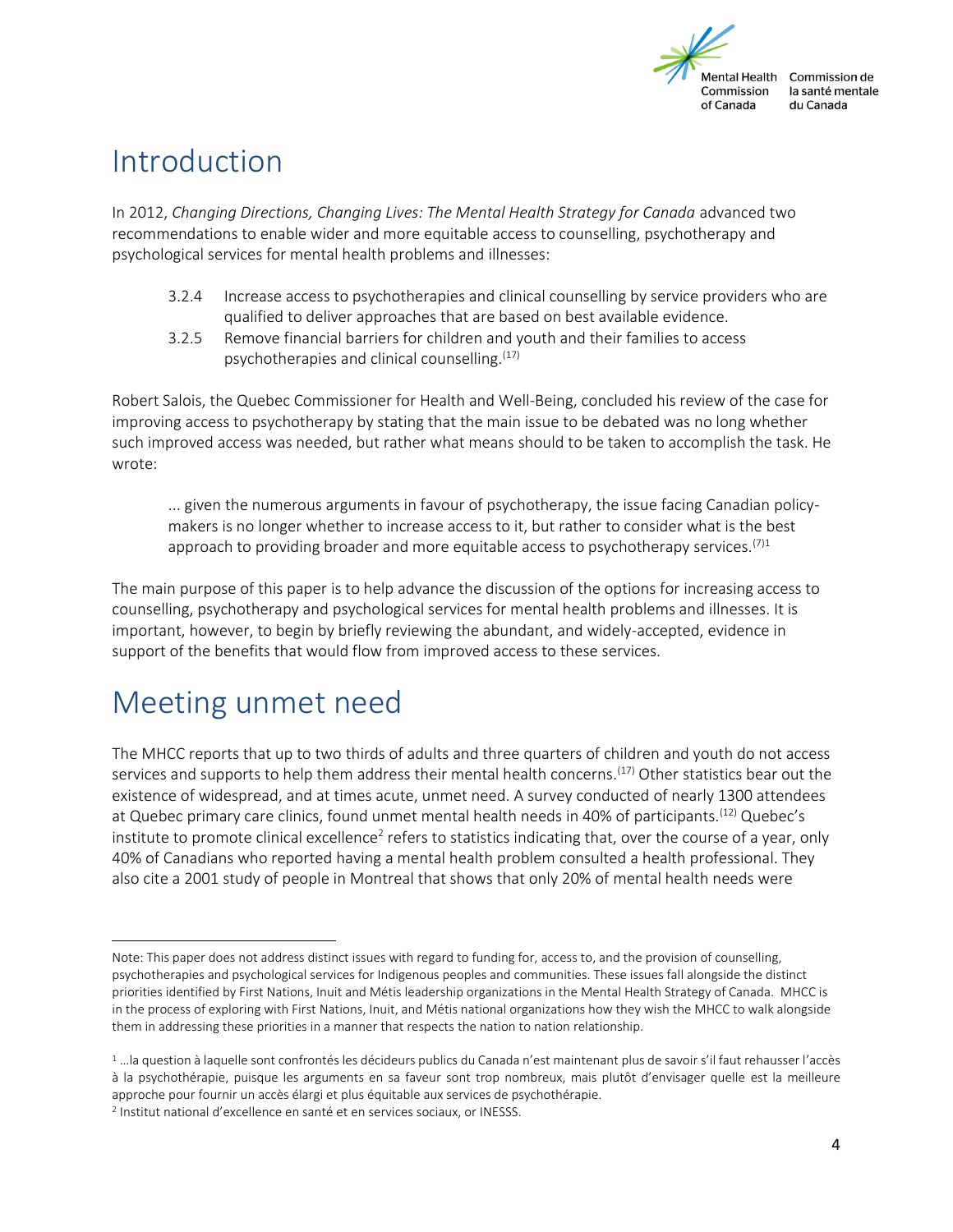

met.<sup>(9)</sup> According to new data collected by Children's Mental Health Ontario, children and youth in urgent need of mental healthcare are waiting up to 1.5 years for treatment in some parts of the province.(5)

Counselling, psychotherapy and psychological services are effective, and better access to them would help improve the lives of hundreds of thousands of people. Research conducted over many years has shown that psychological treatment provides significant benefits for around 75% to 80% of people treated.<sup>(7)</sup> Unlike many medications, counselling, psychotherapy and psychological services delivered by qualified professionals do not have any side effects. The evidence also shows that they can have a lasting benefit and that they work well in tandem with pharmacological treatments. Counselling, psychotherapy and psychological services have also proved successful in the treatment of many mental health problems in children and adolescents.

Moreover, many people prefer these types of treatment and support to medication-based treatment. According to the American Psychological Association, several studies show that most patients consulting a general practitioner for emotional or psychological problems prefer to be offered psychotherapy rather than antidepressants.<sup>(7)</sup>

Psychological services also provide value for money. A 1997 study found that the overall cost of 20 sessions of cognitive-behavioral therapy (CBT) for treating depression was 30% less than treatment using antidepressants.<sup>(7)</sup> There are also economic benefits for employers and Canadian society as a whole. Vasiliadis et. al. have recently calculated that a program providing access to stepped care CBT in Canada along the lines of the British Increasing Access to Psychological Therapies program would yield \$2 in benefits to society for every \$1 invested.<sup>(26)</sup> The Washington State Institute for Public Policy reports that the use of CBT to treat depression and anxiety is guaranteed to yield significant savings.<sup>(27)</sup> They estimate that over \$56 could be saved for every dollar invested in the treatment of depression, while for anxiety the comparable figure is just over \$50 saved (see Appendix II).

The Conference Board of Canada estimates that improved treatment of depression among employed Canadians could potentially boost Canada's economy by up to \$32.3 billion a year, while improved treatment of anxiety could boost the economy by up to \$17.3 billion a year. Manulife Canada recently sent a clear signal about how valuable it considers access to psychological services to be by increasing the mental health support benefit it provides employees tenfold, to a maximum of \$10,000 per person per year.

In summary:

- 1. There is significant unmet need for treatment and support for people living with mental health problems and illnesses and addressing this need will benefit tens of thousands of people individually and the economy as a whole.
- 2. Psychologically-based treatment and support is effective for many conditions and many people, and is often the preferred treatment choice.
- 3. Spending on psychologically-based treatment and support is cost effective, both in terms of its cost of delivery relative to other treatment modalities, as well as by providing a positive return on investment for individual businesses and for society as a whole.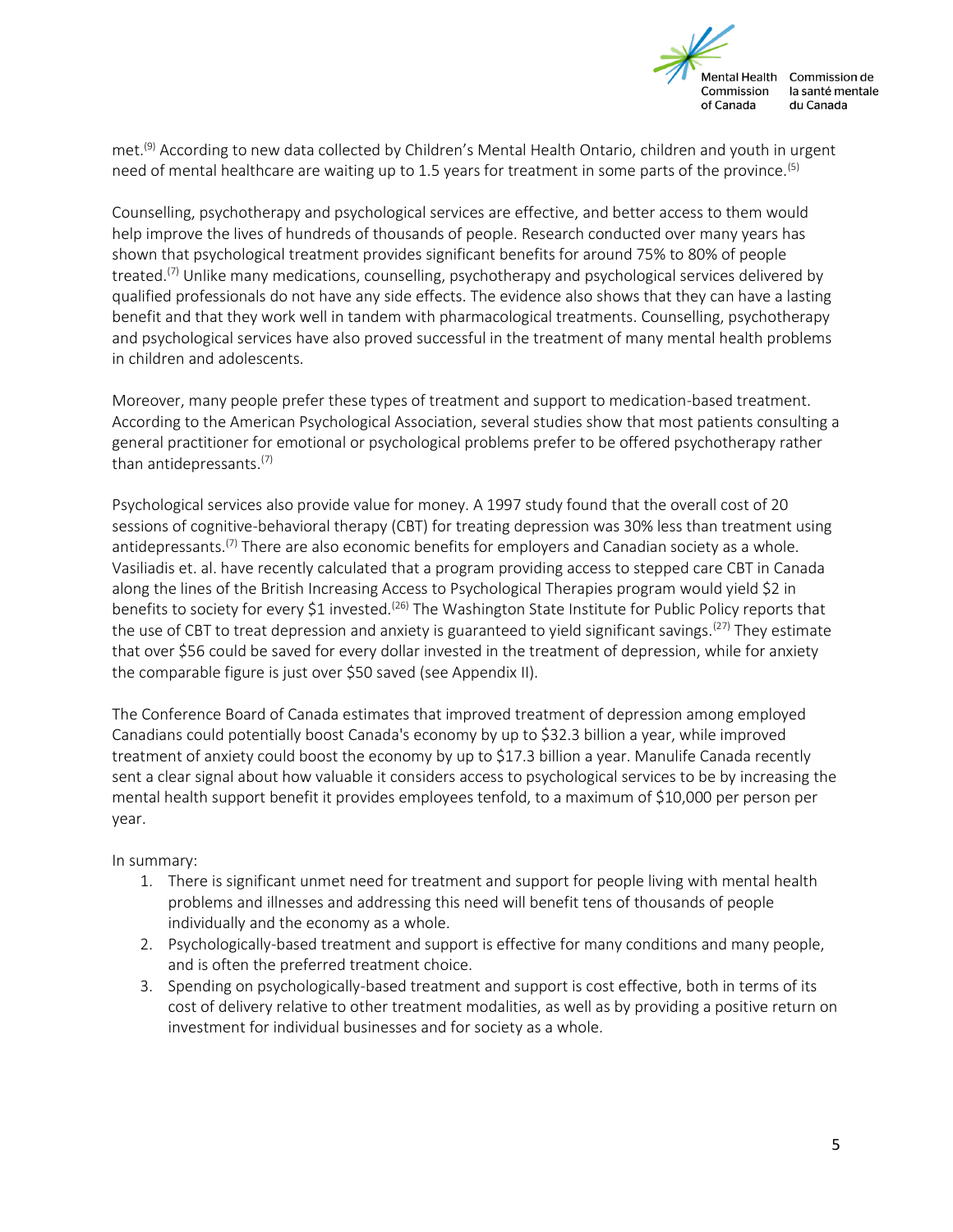

# <span id="page-5-0"></span>Who provides counselling, psychotherapy and psychological services and who pays for them?

Almost 80% of people with common mental health problems use the services of a family physician.<sup>(6)</sup> Mental health problems account for roughly 50 per cent of family doctors' time, and they are the sole source of support for as many as 84 percent of individuals seeking mental health care.<sup>(1)</sup> According to one study, 89 per cent of family physicians in Canada carry out psychotherapy or counseling and 83 per cent offer mental health assessment and prescribe drugs for mental health difficulties.<sup>(22)</sup>

While family physicians provide many mental health services, medications tend to be the most frequently relied upon method for addressing mental health needs. In 2012, Statistics Canada reported that 91% of patients were able to receive the medications they sought but only 65% reported getting the therapy they wanted.(1) The significant usage of pharmacologically-based treatment shows up in the statistics. Almost one in 10 Canadians are on antidepressants (two-thirds of them women) and, in 2013, Canada ranked third highest among 23 countries in the use of anti-depressants, consuming approximately 40 million prescriptions a year. $(1)$ 

Canadian physicians of all kinds bill provincial governments \$1-billion a year for "counselling and psychotherapy" – one third of which goes to family doctors. This \$361-million a year that family physicians bill for counselling or psychotherapy covers 5.6 million visits of roughly 30 minutes each, although not all of this is for psychotherapy (counselling includes drug counselling).<sup>(1)</sup> In fact, most of the non-pharmacological interventions provided by family physicians primarily entail emotional support and counseling (listening/giving advice) rather than formal psychological treatments. In this regard, a 2007 survey of 163 family doctors in Ontario found that 80% had received no training in cognitive behavioural therapy and knew little about it.<sup>(1)</sup> There is little Canadian data on family physician training in other evidence-based psychotherapies.

This paper follows the MHCC's approach to recovery (most fully articulated in the *Guidelines to Recovery-Oriented Practice*(18)). The goal of recovery is to enable people to live meaningful lives in the communities of their choice despite any ongoing challenges associated with the experience of a mental health problem or illness. This approach embraces a holistic view of people and a biopsychosocial understanding of mental health problems and illnesses.

Both pharmacological and non-pharmacological treatment can support people on the road to recovery.(18) At its most inclusive, counselling, psychotherapy and psychological services could be thought to encompass any non-pharmacological treatment or support service that assists people on their road to recovery. There are many providers of non-pharmacological services and supports to people living with mental health problems and illnesses in Canada.

Table 1 (see Appendix I) provides an overview of the range of the main providers and services that are available (unevenly) across Canada. Providers of counselling, psychotherapy and psychological services work in many settings ranging from institutions such as hospitals, schools and the corrections system, through primary care practices and community mental health agencies to many types of private practice.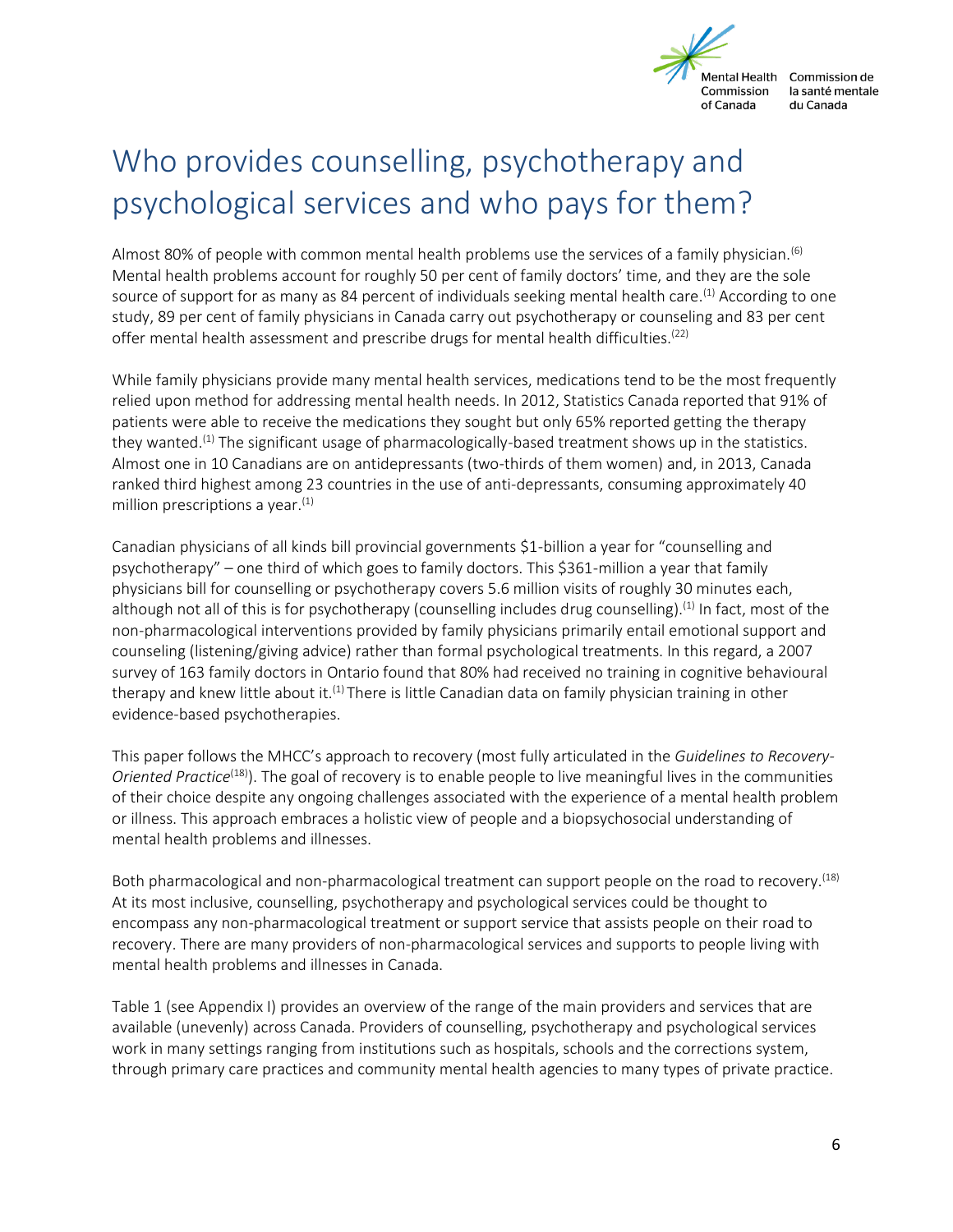

In a paper for the Canadian Counselling and Psychotherapy Association,<sup>(16)</sup> Lorna Martin has provided a figure that illustrates the range and the limits of the scopes of practice of providers of counselling, psychotherapy and psychological services (*Figure 1* below). Providers holding the most inclusive scope of practice are on the left.<sup>3</sup> Other than medical doctors, only clinical psychologists are authorized to provide formal diagnoses of mental illness.

Many providers of counselling, psychotherapy and psychological services are already regulated in all provinces and territories whereas others are only regulated in some and many do not have any certification at all.(16) Psychologists, social workers, nurses and occupational therapists are registered in every jurisdiction while psychotherapy (when provided by mental health professionals other than psychologists and clinical social workers) is now regulated in Quebec, Ontario and Nova Scotia but not elsewhere. Many forms of counselling are not regulated in any jurisdiction.

| <b>BIOPSYCHOSOCIAL APPROACHES</b> |                                                                                                                                      |                                                                 |                                                                                                                                                                                 |                                                                                                                                                                             |  |
|-----------------------------------|--------------------------------------------------------------------------------------------------------------------------------------|-----------------------------------------------------------------|---------------------------------------------------------------------------------------------------------------------------------------------------------------------------------|-----------------------------------------------------------------------------------------------------------------------------------------------------------------------------|--|
| PHYSICIAN*<br>PSYCHIATRIST*       | PSYCHOTHERAPEUTIC APPROACHES<br>PSYCHOLOGIST*                                                                                        |                                                                 |                                                                                                                                                                                 |                                                                                                                                                                             |  |
|                                   | <b>PSYCHOTHERAPIST</b><br><b>PSYCHIATRIC NURSE</b><br><b>COUNSELLING</b><br><b>THERAPIST</b><br><b>CLINICAL</b><br><b>COUNSELLOR</b> | <b>SOCIAL WORKER</b><br><b>OCCUPATIONAL</b><br><b>THERAPIST</b> | <b>SOCIAL and CULTURAL APPROACHES</b><br><b>PASTORAL CARE</b><br><b>TRADITIONAL ELDER</b><br><b>PEER HELPER</b><br><b>LIFE COACH</b><br><b>CHILD AND YOUTH</b><br><b>WORKER</b> | <b>EDUCATIONAL</b><br><b>APPROACHES</b><br><b>MENTAL HEALTH</b><br><b>WORKER</b><br><b>GUIDANCE TEACHER</b><br><b>EDUCATOR</b><br><b>MOTIVATIONAL</b><br><b>INTERVIEWER</b> |  |

#### Figure 1. Patient Care Pathway: Overlapping Approaches to Patient Care

\*authority to convey a diagnosis of a mental illness or disorder

 $\overline{\phantom{a}}$ 

In order to be eligible for federal funding, the Canada Health Act (CHA) requires provincial health care insurance plans to cover all services provided by doctors or in hospital, including those related to mental health.<sup>4</sup> Psychological services provided by doctors, whether family physicians or psychiatrists, are covered by provincial and territorial health insurance. Services provided in hospital by psychologists or other mental health providers are also publicly funded.<sup>(22)</sup>

While it does not require it, the CHA does not prohibit provinces and territories from funding other mental health services and all of them do to varying extents, as does the federal government.

<sup>3</sup> It is important to bear in mind that, although the scope of practice of providers on the left of the *Figure* "allows" them to do all the kinds of things that are in the scope of practice of the providers to the right of them, individual providers will in practice not be able to deliver the vast majority of them. For example, a physician will usually not deliver any of the treatments delivered by an occupational therapist, even if in principle their scope of practice allows them to deliver "psychotherapeutic-social" approaches."

<sup>4</sup> The Act defines insured services as "hospital services, physician services and surgical-dental services provided to insured persons."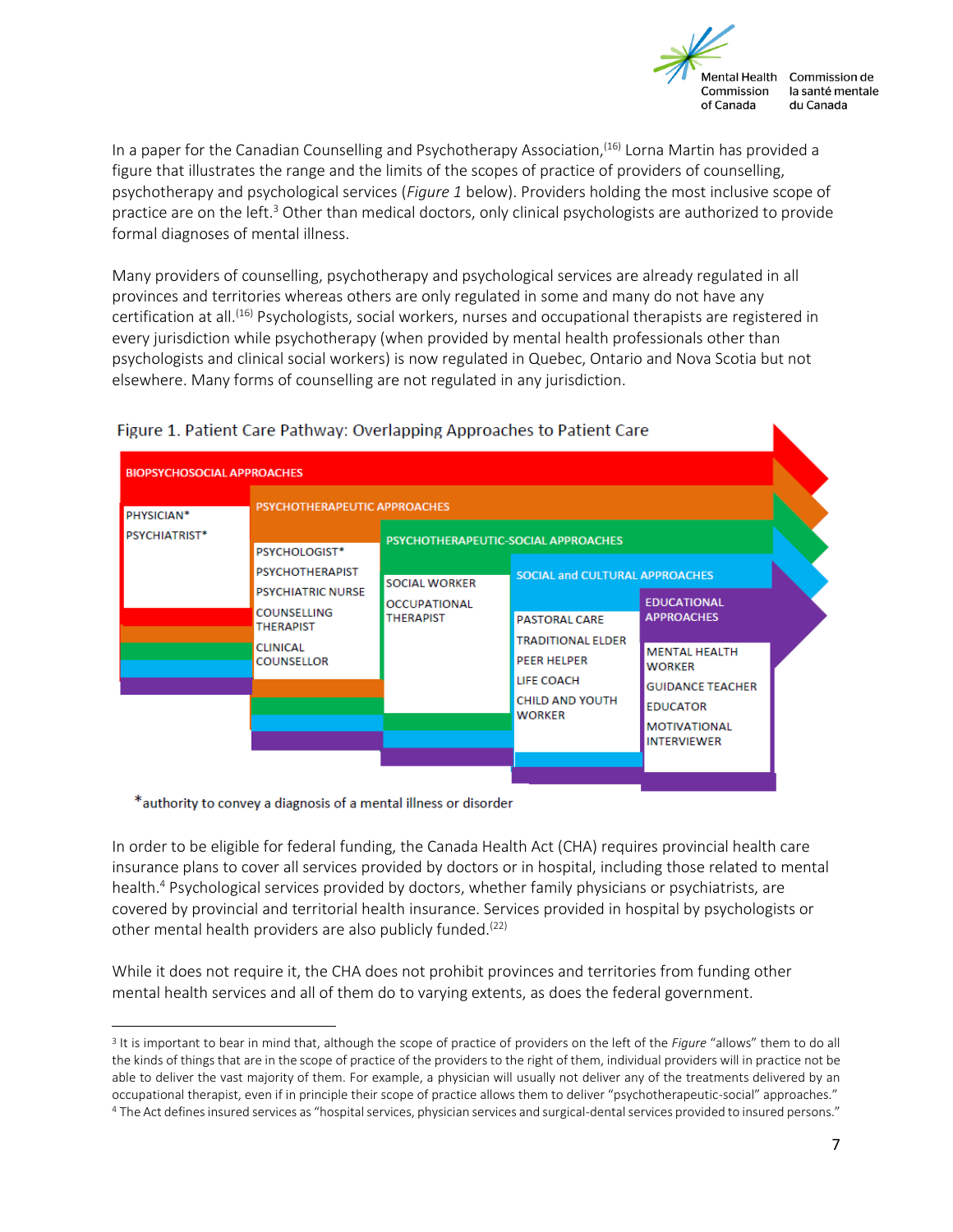

Psychologists, social workers, occupational therapists and other mental health workers are employed in hospitals and other provincially operated facilities that provide mental health care and the provinces and territories fund many community agencies that provide psychological services. Correctional Services Canada is the single largest employer of psychologists in the country.<sup>(22)</sup> Some publicly funded primary care group practices also offer access to psychologists or other mental health providers.

Regardless of the type of training or the nature of the service, no provincial or territorial public insurance plan currently permits the reimbursement of providers of counselling, psychotherapy and psychological services who practice outside the public system.<sup>(9)</sup> In 2001, approximately 80% of consultations with psychologists took place within the privately funded system,<sup>(19)</sup> while it has been estimated that Canadians annually spend \$950-million on private practice psychologists' services alone.<sup>(22)</sup> About 30 per cent of this expenditure is funded out-of-pocket, with almost all the remainder coming from employment-based private health insurance plans.

Although about 60 per cent of Canadians have some form of private employment-based insurance, the amount available for therapy may cover only a handful of sessions.<sup>(1)</sup> Typical annual limitations to payments range from \$500 to \$1000, although this varies by plan sponsor. Those with the best benefits are more likely to be higher-income workers with stable employment. This means that low income Canadians, who are much more likely to report being in poor to fair mental health, have less access to counselling, psychotherapy and psychological services.(1)

In summary:

- 1. Only medically necessary services provided by physicians or in hospital are required to be publicly funded in Canada.
- 2. While all jurisdictions fund some additional mental health services delivered by a range of providers, no province or territory provides universal insurance coverage for counselling, psychotherapy and psychological services.
- 3. Because counselling, psychotherapy and psychological services provided outside of hospitals are paid using private sources, typically employment-based benefit plans, there is not equitable access to the many types of providers who could be of benefit to people living with mental health problems and illnesses.

# <span id="page-7-0"></span>Current limits on increasing access to counselling, psychotherapy and psychological services

The three possible avenues for increasing access to counselling, psychotherapy and psychological services are:

- (i) expanding the amount of coverage afforded by private group insurance plans;
- (ii) increasing the amount of counselling, psychotherapy and psychological services delivered by physicians; and
- (iii) providing public funding to pay for the services of the many providers who are not currently covered under Medicare.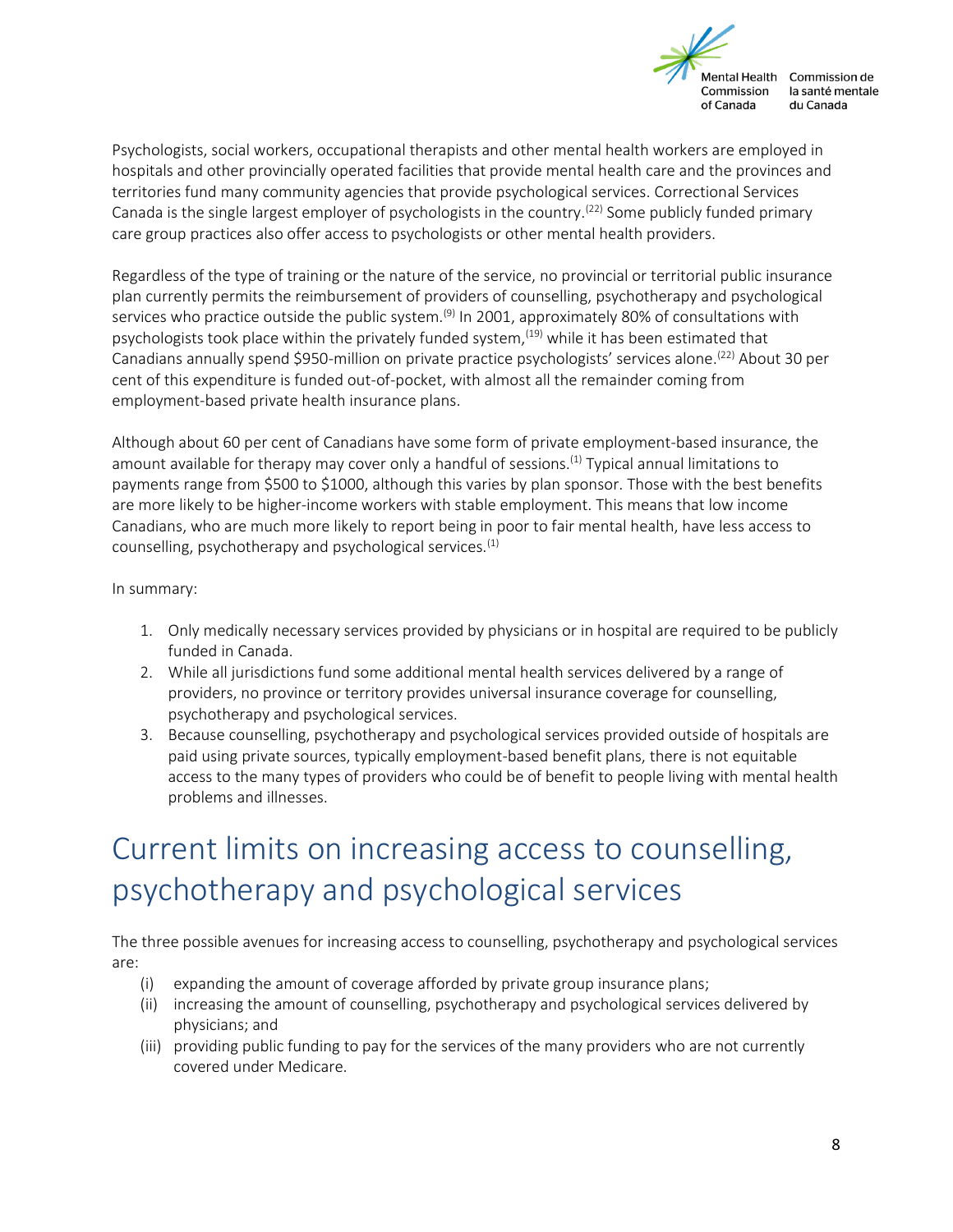

There are significant limits on what the first two options can accomplish. The third option is the most promising, but will require new sources of public funding in order to be possible.

The fact that a number of employers have recently raised the level of benefits available to their employees for mental health is an indication that it is possible to increase access to counselling, psychotherapy and psychological services using private sources of funding. Federal public servants saw their mental health benefits doubled in 2014 to \$2,000 annually while Starbucks announced in 2016 that it would provide up to \$5000 per year. But, as already noted, the most significant increase was by the insurer Manulife which multiplied its employee mental health benefits tenfold to a maximum of \$10,000, also in 2016. However, these increases only benefit a small percentage of the 60% of Canadians with workplace based insurance plans. Even if all private plans followed the lead of the ones mentioned above it would still leave a very large proportion of the Canadian population with limited or no access to counselling, psychotherapy and psychological services.

Expanding access to publicly funded counselling, psychotherapy and psychological services in some fashion will therefore be required. The question is how to go about doing this. It is difficult to see how providers of mental health care who currently receive public funding could successfully expand provision within their existing budgets. To do so, both family and specialist physicians as well as hospitals would have to shift resources from other medical concerns to addressing mental health problems and illnesses.

As we have seen, the vast majority of primary care physicians are not trained to deliver psychological services<sup>(7)</sup> and even if they were able to offer them, this would come at the cost of other medical services they provide. While enabling more primary care physicians to enhance their ability to provide mental health care can be an important component of improving overall mental health outcomes, it will not on its own meet the need for counselling, psychotherapy and psychological services.

For their part, psychiatrists also tend to be over-subscribed. A 2011 study found that in Vancouver only 6 of 230 psychiatrists who were contacted by the researchers were willing to take a referral "immediately," which still meant that the person had to wait up to 64 days for an appointment.<sup>(1)</sup> As psychiatrists Gratzer and Goldbloom point out:

One of the options for improving access to psychotherapy within a publicly funded system is to increase the number of psychiatrists. This assumes that more psychiatrists automatically means better access… With 4000 psychiatrists currently in Canada, even if each performed 40 hours per week of psychotherapy, that model would provide ongoing care for 160,000 Canadians—a far smaller number than the estimated 6 million Canadians annually who experience some kind of mental illness. And the opportunity costs of such provision are the deprivation of people with schizophrenia and bipolar disorder of the specialized diagnostic and pharmacological management skills of psychiatrists.<sup>(12)</sup>

This leaves the pool of providers of counselling, psychotherapy and psychological services who practice outside the publicly funded system. We do not know the exact extent to which there are qualified providers who are currently under-utilized in the private sector and who would therefore be available to provide services should the requisite public funding become available to pay for them. However, it is reasonable to assume that there is some degree of unused capacity amongst qualified providers.<sup>(7)</sup> As one key informant noted: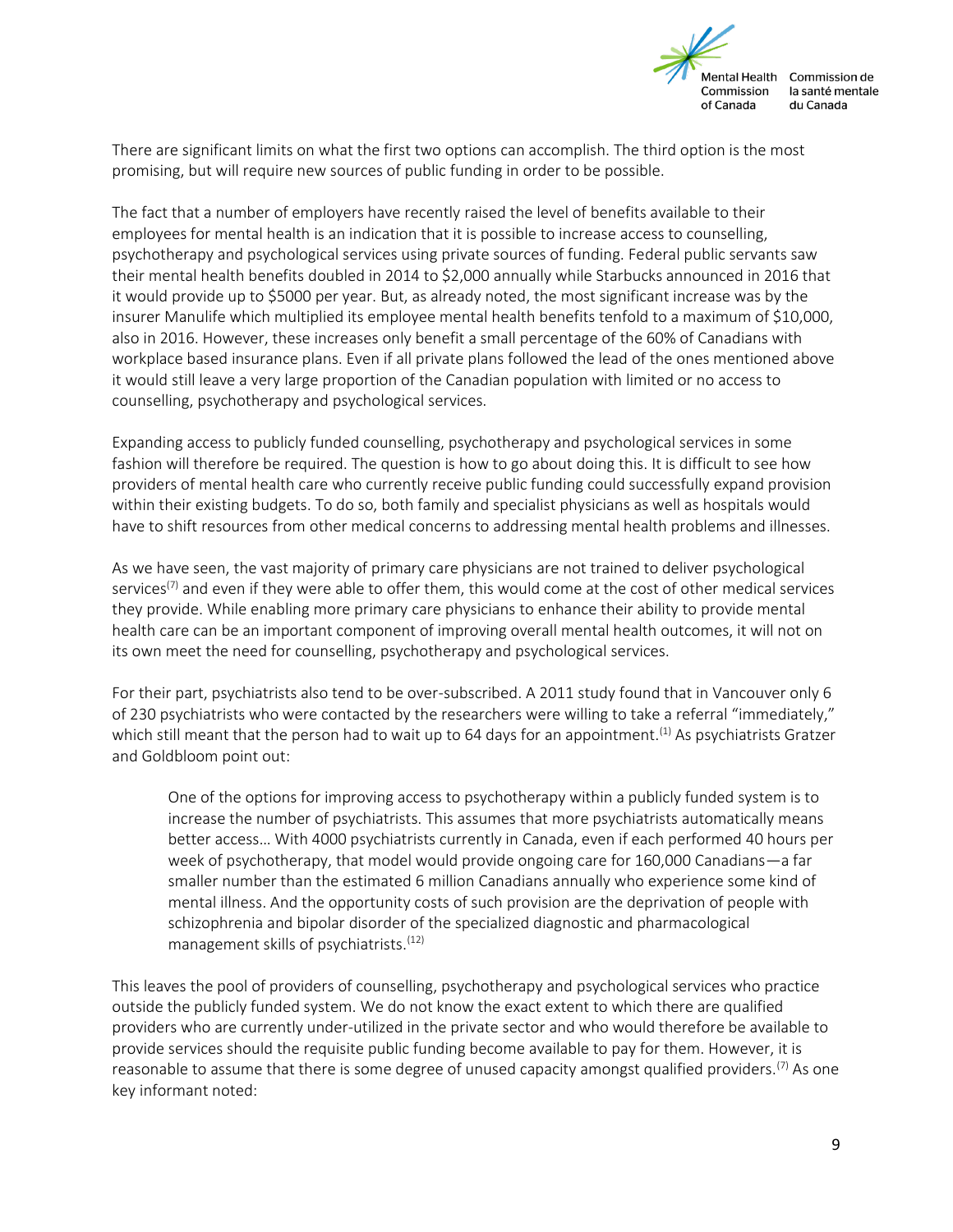

We can expand the number of practitioners easily. There are vast numbers of counselling therapists, for instance, who are available and are practicing, and could easily be of assistance in diminishing the wait times that are currently being experienced across the nation.

In recent years there have also been many initiatives to better integrate the delivery of mental health treatment in general and of psychological services in particular into primary health care settings, often characterized as collaborative care. As defined by the Canadian Psychiatric Association (CPA) and the College of Family Physicians of Canada (CFPC),

Collaborative care is care that is delivered by providers from different specialties, disciplines, or sectors working together to offer complementary services and mutual support. As in any effective partnership, common goals, clear and equitable decision making, and open and regular communication are key. $(14)$ 

According to the CPA/CFPC there is no single collaborative model or style of practice. Any activity that enables mental health and addictions and primary care providers to work together more effectively to improve the care they deliver can be collaborative. Collaborative care approaches tend to take advantage of the wider shift to group-based practices in primary care and have been shown to use resources more efficiently, improve access and results as well as satisfaction with care.<sup>(17)</sup> It is worth noting, however, that there is evidence to suggest that collaborative care interventions delivered by multidisciplinary teams do more to improve clinical outcomes for those with persistent or recurrent mental health difficulties than they do for those with the most prevalent psychological problems.<sup> $(22)$ </sup>

It has also proven difficult to incorporate the full range of providers into group-based practices. For example, Family Health Teams (FHT) in Ontario have had some success in increasing access to mental health services but these are generally rendered by counselors or social workers. Psychologists have been incorporated into only a few FHTs and their Quebec equivalents, the Family Medicine Groups.<sup>(19)</sup> As well, group practices that rely on capitation models to pay physicians tend to be more expensive than traditional fee for service models, leading some governments, notably Ontario, to curtail their expansion.<sup>(2)</sup> Less integrated approaches that rely on physician referrals to mental health providers also face challenges related to the affordability of services. When family doctors were asked in 2008 why they did not make more referrals to therapy, the main reason they gave was concern over people's ability to pay. $(1)$ 

In short, while collaborative care models have much to recommend them, they will require greater funding than they currently have if they are to contribute to expanding access to counselling, psychotherapy and psychological services. Strategies to expand access through community-based mental health services face a similar constraint. Funding would be needed to pay any additional providers of counselling, psychotherapy and psychological services within the community mental health sector.

In summary,

- 1. It is difficult to see how the unmet need for counselling, psychotherapy and psychological services could be fully met through:
	- expansion of private employment-based insurance plans;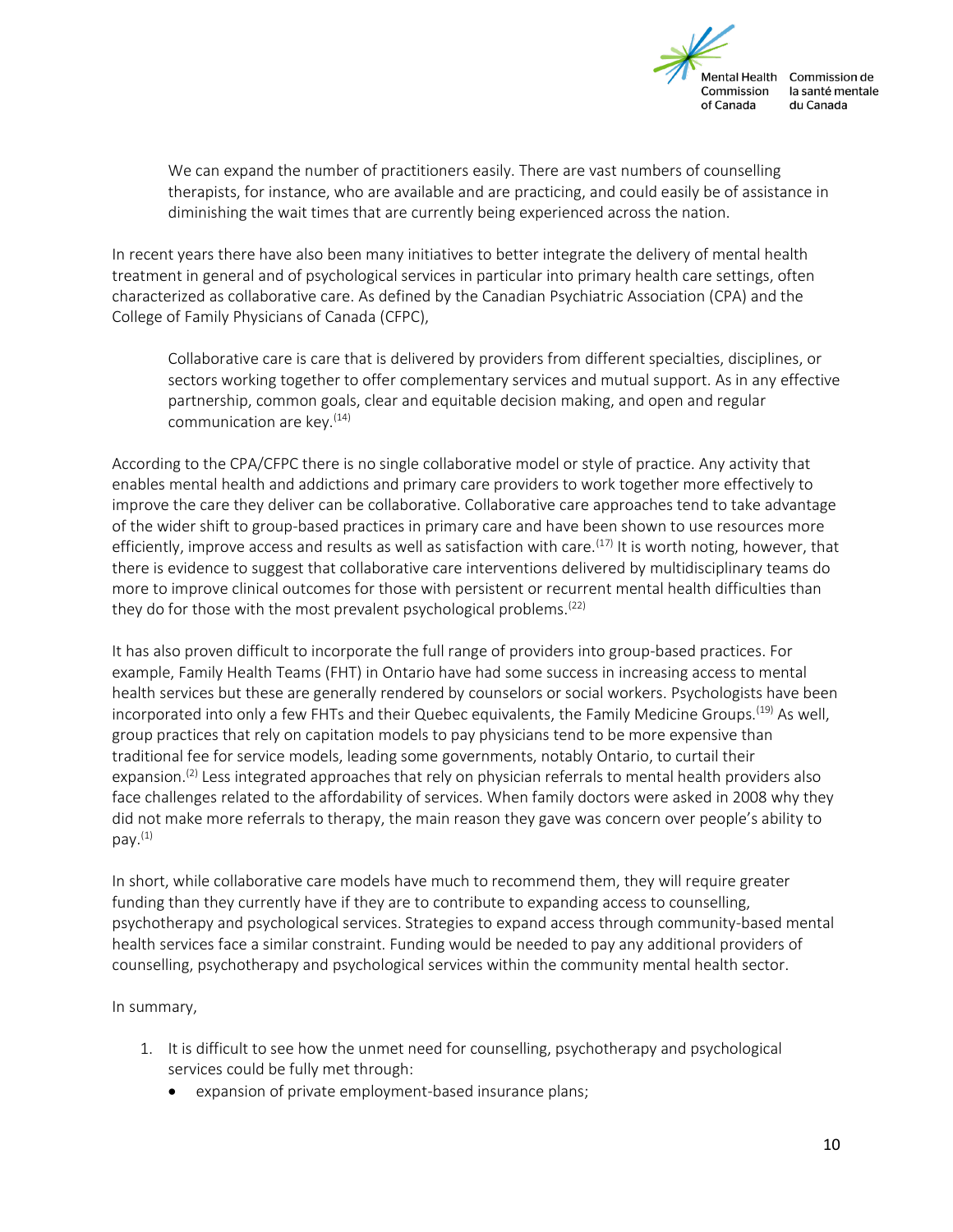

- greater provision by physicians; or
- encouraging wider implementation of collaborative care or stepped care initiatives in the absence of additional funding
- 2. Qualified providers who currently practice outside the publicly funded system are a potential resource for meeting unmet need.

### <span id="page-10-0"></span>Options for increasing access to counselling, psychotherapy and psychological services

The previous sections point to the conclusion that the primary obstacle to overcome is the absence of dedicated public funding for counselling, psychotherapy and psychological services. In other words, what is required is an initiative that will increase access to counselling, psychotherapy and psychological services for mental health problems and illnesses by making more public funding available to regulated providers who are capable of providing them.

Resolving the funding issue will not automatically resolve all the issues described in the preceding sections. For example, any plan that seeks to increase access to counselling, psychotherapy and psychological services for mental health problems and illnesses using public funds will still have to address the issues of regulation and certification of the providers delivering them. There is a good case, however, for believing that it is a necessary first step which will in itself increase access while also creating more favourable conditions for overcoming the other barriers to expansion.

There are two possible strategies for applying public resources to achieve greater access to counselling, psychotherapy and psychological services:

- 1. One could use public money to hire additional providers of counselling, psychotherapy and psychological services within publicly funded health care and social service vehicles that already exist (or that might be developed for this purpose); or
- 2. One could create a public insurance plan that would allow privately employed providers of counselling, psychotherapy and psychological services to bill government for their services.

We can call the first the "Grant Funding" model (*GF*) and the second the "Insurance Funding" model (*IF*). Figure 2 illustrates the funding flow characteristic of each of these models.

*GF* entails the funder (government) providing funding to an institution, a service organization or a group of providers in order to enable them to hire certain types of providers to deliver particular programs. The entity that receives the grant is the agent that pays the providers, whether they are engaged on a fulltime, part-time or contract basis.

Provider remuneration under *IF* happens through a billing system. An authorized group of providers is able to claim payment for each service they perform at an agreed upon rate. In a public system the provider bills the government.

Both models currently operate within the publicly funded health care system in Canada, and are, in fact, the joint cornerstones of our publicly funded health care system. Roughly speaking, non-medical staff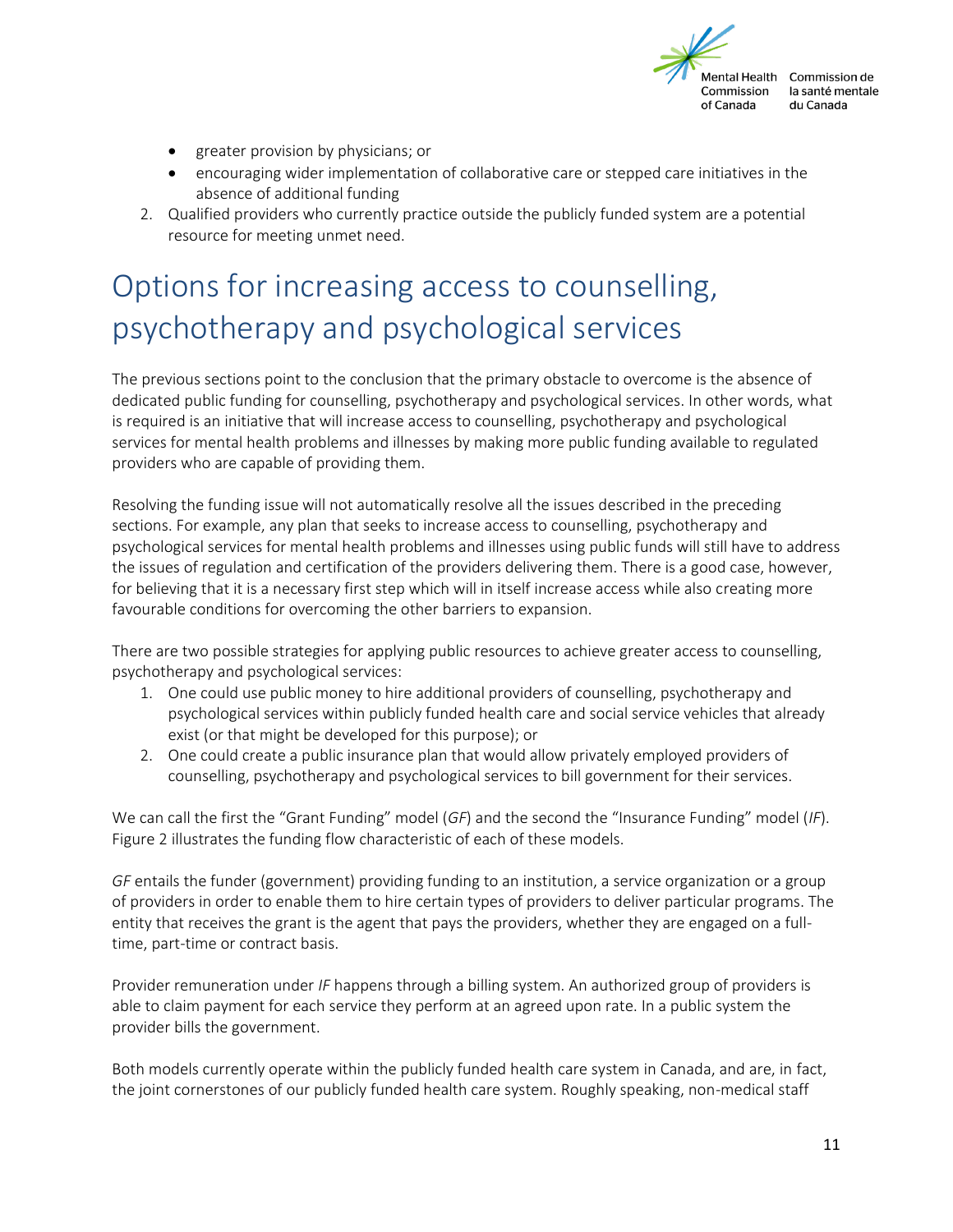

employed in hospitals are reimbursed using the *GF* model. Hospitals receive grants from government and employ a variety of providers and other staff to deliver care (the hospital in this case is the "gatekeeper"<sup>5</sup> ). The *GF* model is also used to fund community-based mental health services and schoolbased mental health services. Fee-for-service (FFS) payment to physicians, which entails self-employed physicians billing government plans for the cost of their services,<sup>6</sup> is the prototype for the IF approach.

FIGURE 2

 $\overline{a}$ 



Both models have also been used successfully internationally to expand access to psychological services. The British Improving Access to Psychological Therapies (IAPT) program is a *GF* plan while the Australian Better Access program is an *IF* scheme. [See sidebars] In both cases, a significant government investment was used to implement a plan that enabled access to counselling, psychotherapy and psychological services to be provided to hundreds of thousands of people. In both countries, the argument was made that the cost to government for expanding access to counselling, psychotherapy and psychological services would be recouped through lower costs for government services elsewhere (e.g., hospital emergency departments, the justice and corrections systems) and fewer benefits needing to be paid out to support people unable to work because of persistent mental health problems.

International experience, on its own, cannot tell us which approach is best for Canada. It does, however, provide us with a strong indication that it should be possible to design an effective plan for expanding access to counselling, psychotherapy and psychological services that is tailored to Canadian reality.

<sup>5</sup> Note that in the diagram the term "gatekeeper" is meant as a generic term for any person or corporate entity that acts as intermediary between the funder and the provider. Thus, a family physician who refers a person to a mental health provider is a gatekeeper, as is a family health team that employs a provider to deliver a publicly insured service. In the diagram a "gatekeeper" regulates access to the provider in the *IF* model, while in Canadian Medicare there is no gatekeeper to regulate access to family physicians. This simply illustrates the fact that a gatekeeper is optional in the insurance funding approach.

<sup>6</sup> At the same time, many physicians are also remunerated using *GF*, being paid a fixed salary for their services while others are paid using different types of capitation model. Under capitation, instead of being remunerated for each intervention, physicians are paid according to the number of people enrolled in their practice.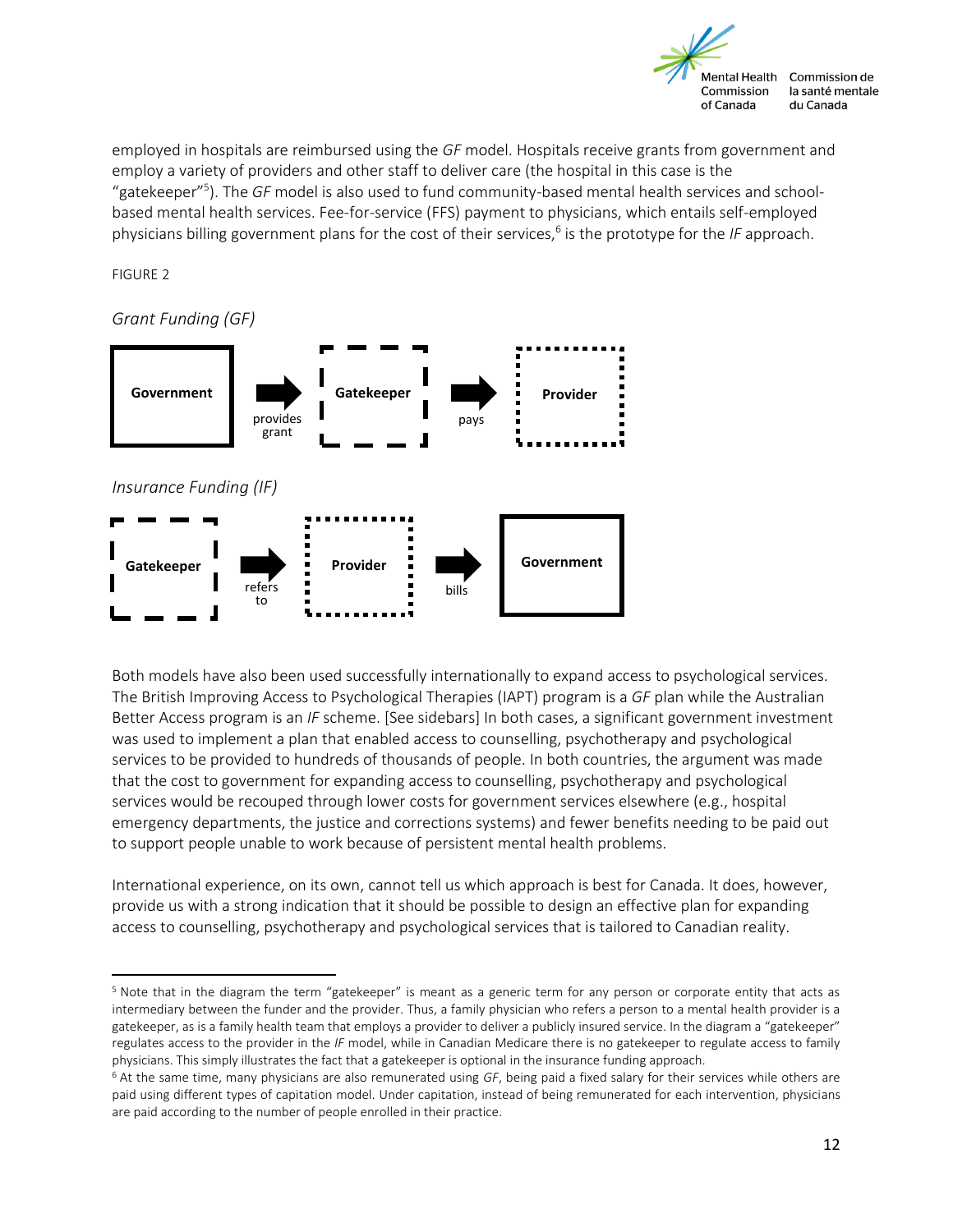

#### *AUSTRALIA*

Since 2006, Australia has had in place a combination of public insurance schemes\* that enable people to receive psychotherapy from a variety of providers: general practitioners, consulting psychiatrists, private practice psychologists, occupational therapists and social workers. Two types of services are covered: psychological therapy and a second group of services, known as focused psychological strategies. These latter services include: cognitive behavioural therapy; relaxation strategies; skills training; interpersonal therapy; and narrative therapy (for Aboriginal and Torres Strait Islander people). Only clinical psychologists may be reimbursed for psychological therapy while other registered psychologists, occupational therapists and social workers can be reimbursed for the focused psychological strategies. General practitioners act as gatekeeper and must provide a referral for patients to have access to either type of service.

\* The two programs that together ensure this access are: Better Access to Psychiatrists, Psychologists and General Practitioners through the Medicare Benefits Schedule initiative (Better Access) and Access to Allied Psychological Services (ATAPS).

#### <span id="page-12-0"></span>*The IF approach*

In Canada, as has already been noted, many employers offer private group insurance plans that cover many counselling, psychotherapy and psychological services for their employees. One approach to implementing a public insurance plan that would increase access to these treatments and supports would be to replace all existing private insurance plans with a single public one. A second approach would be to design a public plan that complemented existing private insurance plans by providing coverage to some or all people who are not already covered.

Replacing all existing private insurance plans with public ones would be a costly and disruptive undertaking, which is also highly unlikely to materialize. However, it would be feasible to offer complementary public insurance to people who do not have access to a private plan. A complementary plan could be designed to cover everyone (meaning that, in combination with private insurance plans, it would ensure universal coverage) or it could be targeted to specific segments of the population (e.g., children and youth or veterans).

There are examples of both kinds of insurance programs in Canada. An example of a complementary insurance plan that is integrated with private insurance plans in order to provide universal coverage is Quebec's

pharmacare plan. People who do not have access to a private insurance plan for prescription drug coverage must enroll in the public plan, which caps the amount anyone has to pay for prescription drugs. An example of a complementary insurance plan that is targeted to a specific segment of the population is the Non-Insured Health Benefits plan that the federal government funds for First Nations and Inuit. It provides coverage to those populations for services that are not included under provincial or territorial public health insurance regimes.

An illustrative structure for a public insurance plan to complement existing work-based private insurance for counselling, psychotherapy and psychological services for mental health problems and illnesses is given in Appendix III. An insurance plan of this kind would require the identification of categories of provider, or specific types of services, that would be eligible for reimbursement by the government and the development of an appropriate billing system. The sample plan could be implemented either to cover everyone or be directed at a specific segment of the population.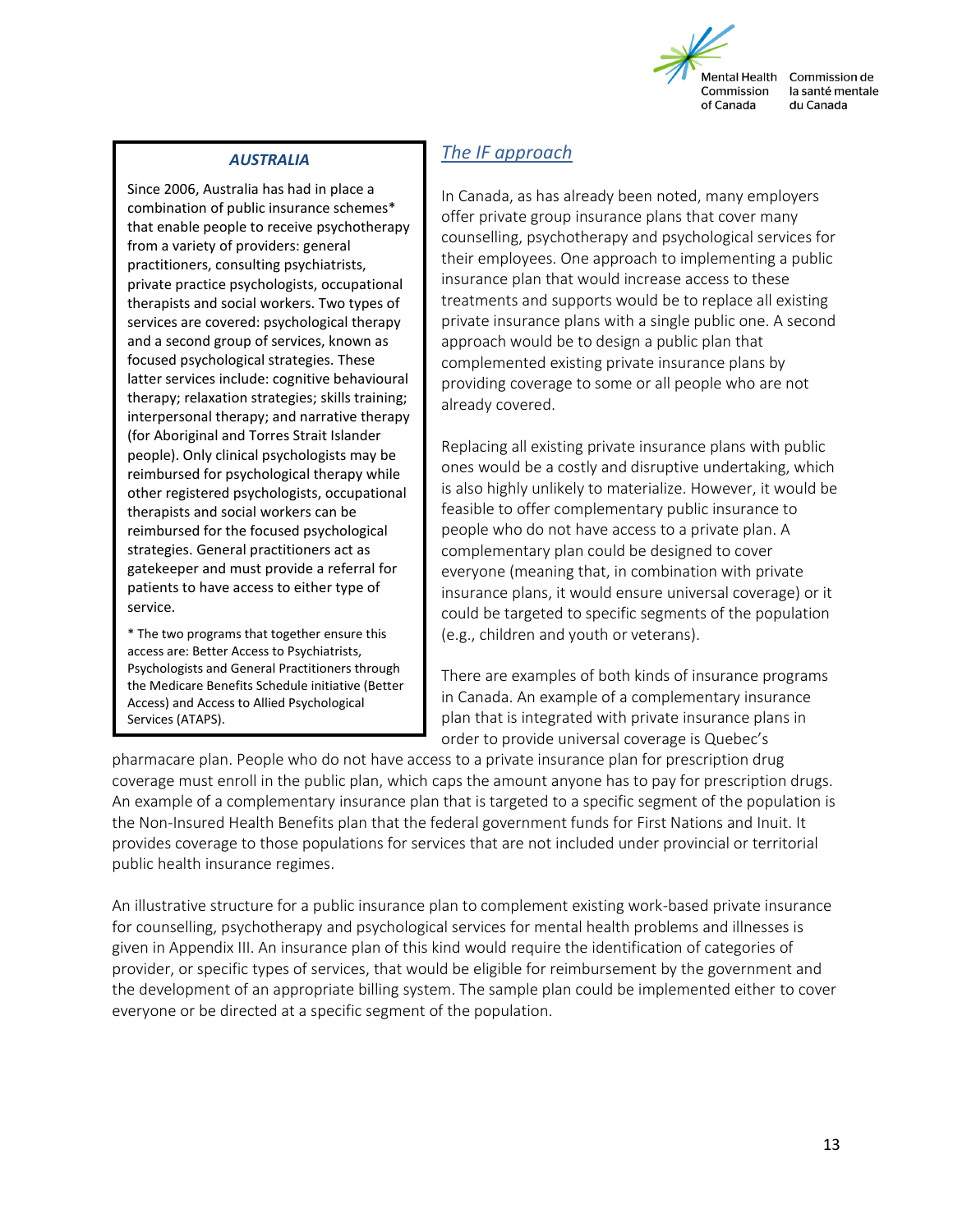

#### *UNITED KINGDOM*

The UK's IAPT program engineered a staged expansion of access which entailed the training of thousands of additional therapists in specific types of psychological counselling. It offers a stepped approach with "lower intensity" therapy provided by therapists trained to deliver a limited number of sessions of CBT (or a few alternate approaches) and more challenging or complex cases referred up to more highly trained therapists such as clinical psychologists. The program is largely delivered through the existing structures of the NHS by practitioners who are usually salaried employees of the NHS.

#### <span id="page-13-0"></span>*The GF approach*

There are also many possible ways to increase access to counselling, psychotherapy and psychological services using the *GF* model. A *GF* plan to increase access to counselling, psychotherapy and psychological services would entail expanding in some fashion public funding programs that are already in place. In many provinces inter-disciplinary primary health care teams incorporate providers who are able to deliver counselling, psychotherapy and psychological services. A *GF* approach could create more mental health positions in these practices, in hospitals or in community mental health services.

Funding could be directed at specific segments of the population (as with the *IF* approach) such as youth or veterans. It could also be targeted at specific mental health problems or illnesses, or to make certain types of treatments more available. This is what the British IAPT program has successfully done, and a version of it could no doubt be adapted to the Canadian context.

The defining features of the British IAPT program are  $(22, 9)$ :

- A stepped care approach to the delivery of a limited number of evidence-based treatment modalities (CBT, etc.)
- Delivery of the service by salaried therapists working within the publicly funded system (NHS)
- A coordinated program to train the additional therapists needed to implement the program

As noted earlier, the architects of the IAPT program stressed that it would pay for itself by saving the government money in other areas. Notably, it would enable people to return to work more quickly thereby saving government money on disability benefits, as well as on reduced hospital admissions and other services. Because of the centralized and unified nature of the British system, the same government that makes the expenditures related to the program also reaps the economic benefits it generates. Similarly, the unified structure of the NHS has meant that a single government was able to develop training programs for new therapists that it married with a coordinated effort to implement the program across the country.

In Canada, the deployment of such a structured program would be more complicated because health care delivery is organized and funded by the provinces and territories (with financial contributions from the federal government). One key informant echoed this concern:

I'm not sure that IAPT is a good program for Canada. Because it rolled out in such a way that there was sort of a separate sort of program that is very centrally run, and that's not how our system works in Canada. There's not going to be a national Pan-Canadian sort of clearing house for psychological services. It's not going to function that way.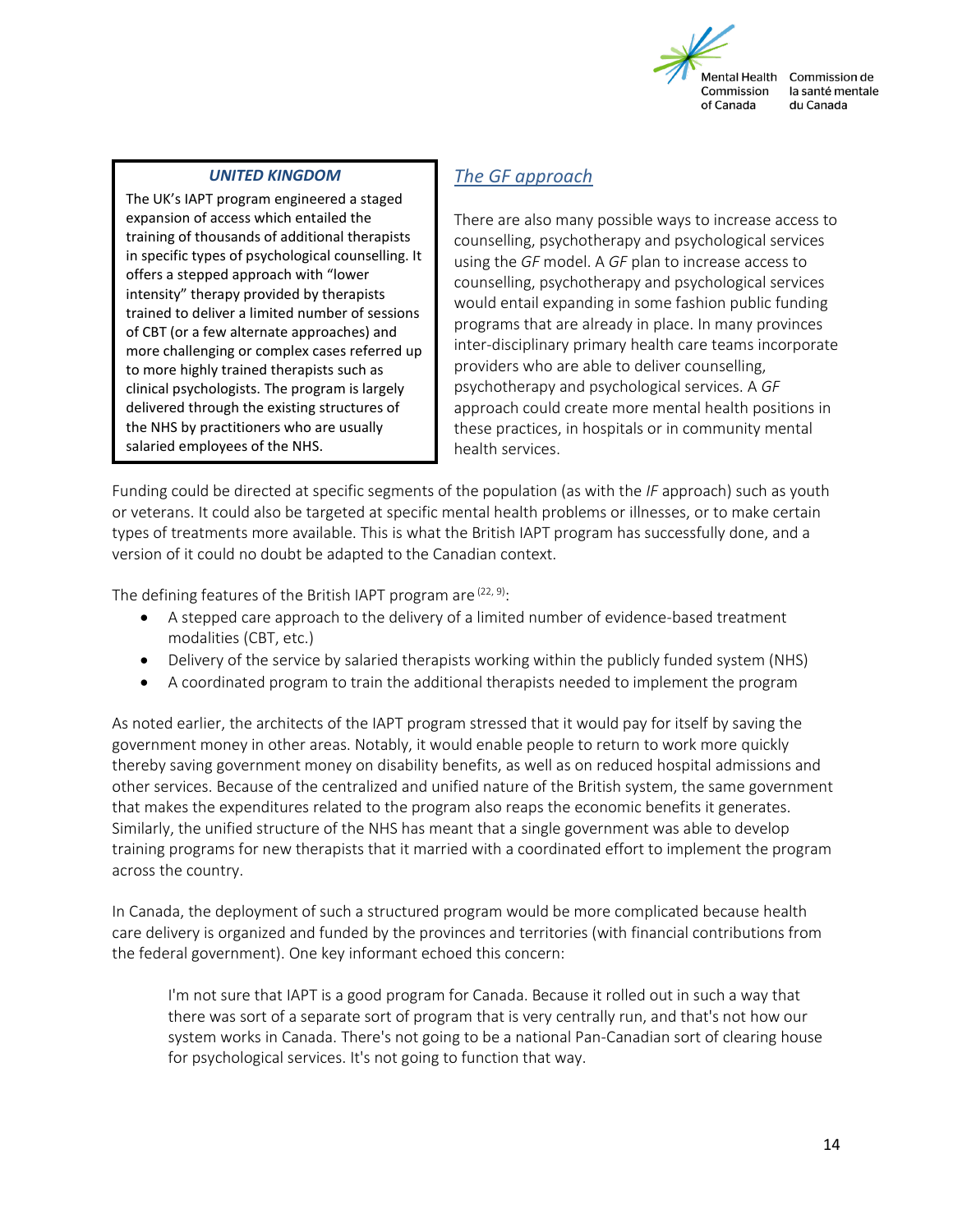

It is thus likely that any national *GF* program would need to allow for each province or territory to adapt it to its particular circumstances. There are of course, many examples of "asymmetrical" federalism of this kind, and a national program to increase access to counselling, psychotherapy and psychological services would add one more to the list. A second key informant suggested that with such a flexible approach it might be possible to implement the IAPT model in the Canadian context:

What we're saying to the government is the federal government could fund something like this, but it could be implemented in a flexible way. If Ontario really cared about children and youth, it could develop IAPTs for children and youth, and if Nova Scotia was really interested in seniors, it could develop programs for seniors. And these are scalable… So I think there's a way to implement it in a way that's flexible to the jurisdiction … and their local workforce.

The goal of the UK IAPT model was to increase access to a specific set of treatments delivered using a stepped care approach. However, the application of a *GF* approach is not limited to one type of treatment and it could be used to fund the providers of counselling, psychotherapy and psychological services whether they work in primary health care or community mental health settings.

### <span id="page-14-0"></span>Which approach is right for Canada?

Each approach flows public money to the providers of counselling, psychotherapy and psychological services so the choice between them is not a choice between a form of public funding and a form of private funding. Nor does selecting a particular funding model imply that only certain mechanisms for the delivery of counselling, psychotherapy and psychological services can be utilized. For example, either an *IF* or a *GF* approach could be used to enhance the ability of collaborative care practices to increase access to counselling, psychotherapy and psychological services. To do this, an *IF* approach would enable these practices to network with a range of providers who would be covered either by public or private insurance. The "gatekeeper" could refer people to these providers secure in the knowledge that these services would be affordable. For its part, a *GF* approach would provide additional funding directly to the practice to be able to hire or contract with providers of counselling, psychotherapy and psychological services.

*Table 2* summarizes the strengths and weaknesses of each approach.

Both models have their champions in Canada. The "Collectif pour l'accès à la psychothérapie" (Coalition for Access to Psychotherapy) in Quebec has recommended to the government of that province that it adopt an *IF* model, while the Canadian Psychological Association has encouraged governments to embrace either a *GF* approach by developing a Canadian version of the IAPT program from the UK, or adopt an IF approach through funding psychological services in primary care settings.<sup>(4a)</sup>

A few studies have estimated the approximate costs for programs to increase access to counselling, psychotherapy and psychological services. The Coalition for Access to Psychotherapy estimated it would cost approximately \$200 million per annum to insure all Quebeckers who do not have private group insurance plans so that they can have access to a maximum of six sessions of clinical therapy.<sup>(6)</sup> Extrapolating to the entire Canadian population and increasing the number of sessions to eight would mean a cost of between \$800 million - \$1 billion per annum. A paper commissioned by the Canadian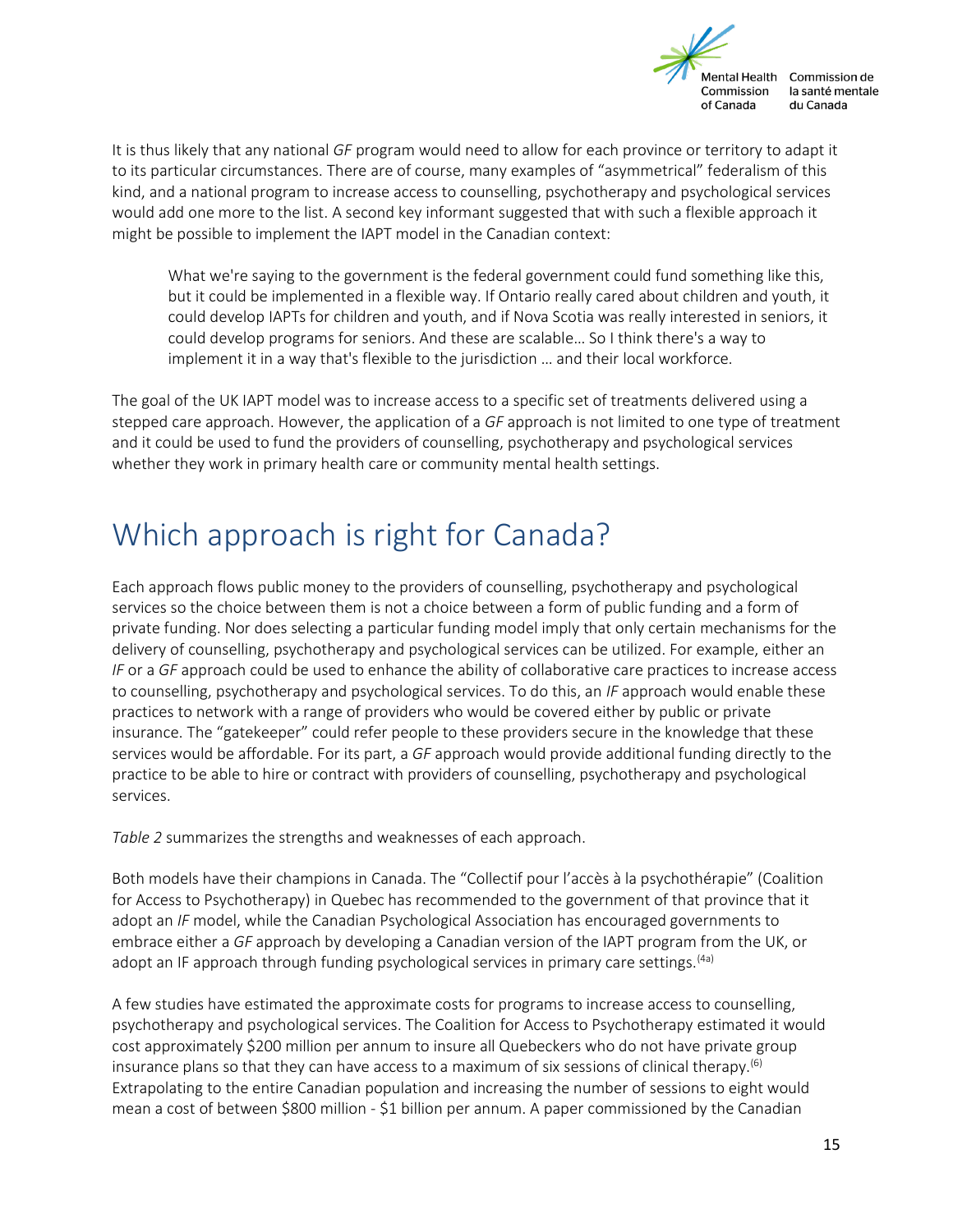

Psychological Association estimated the cost of implementing a Canadian version of IAPT, which would allow up to 20 sessions for persons that do not respond to low intensity treatment, at \$950 million.<sup>(22)</sup> A different economic analysis estimated the cost of covering the unmet psychotherapy needs of Canadians at \$1.24 billion per year.(26)

| TADLE Z                            |                                                                                                                                                                                                                                                                                                                                                                                                                                                                                            |                                                                                                                                                                                                                                                                                                                                                                                                                                                                                                     |
|------------------------------------|--------------------------------------------------------------------------------------------------------------------------------------------------------------------------------------------------------------------------------------------------------------------------------------------------------------------------------------------------------------------------------------------------------------------------------------------------------------------------------------------|-----------------------------------------------------------------------------------------------------------------------------------------------------------------------------------------------------------------------------------------------------------------------------------------------------------------------------------------------------------------------------------------------------------------------------------------------------------------------------------------------------|
|                                    | <b>Strengths</b>                                                                                                                                                                                                                                                                                                                                                                                                                                                                           | Weaknesses                                                                                                                                                                                                                                                                                                                                                                                                                                                                                          |
| Insurance<br>Funding (IF)<br>Model | • Could provide universal coverage, yet also<br>possible to target specific populations<br>Could provide access to a wide range of<br>$\bullet$<br>providers<br>Builds on existing private insurance system<br>$\bullet$<br>Providers practice in most communities<br>$\bullet$<br>Could be a uniform pan-Canadian program<br>٠<br>Could be administered by one or more<br>٠<br>levels of government<br>• Very difficult for the funder to cancel the<br>program once it is up and running | • Can be difficult for government to constrain<br>costs<br>Could require changes to regulatory and<br>$\bullet$<br>certification regimes<br>Will likely require specific mechanisms to<br>$\bullet$<br>encourage the coordination and integration<br>of services<br>Requires negotiations on fee rates between<br>professional organizations and funders<br>Will likely require regulation of private<br>$\bullet$<br>insurance and negotiations with private<br>insurers to ensure complementarity |
| Grant<br>Funding (GF)<br>Model     | • Could be integrated with existing primary<br>health care and community mental health<br>care services<br>Can be used with a wide range of<br>$\bullet$<br>providers<br>• Can be structured to provided stepped<br>care<br>• Can target specific populations<br>Allows flexible application in different<br>٠<br>jurisdictions<br>• Costs can be predicted                                                                                                                                | Could require training new categories of<br>provider<br>Must function at close to capacity in order to<br>$\bullet$<br>provide value for money<br>Services can be scaled back by funders facing<br>fiscal constraints<br>Requires a structured entity or practice to<br>employ or contract with providers                                                                                                                                                                                           |

It is unlikely that governments will find sufficient resources in the near term to fully address the unmet need for counselling, psychotherapy and psychological services, so choices will have to be made, although it may not be necessary to make the same choice in every region of the country. While there is probably a good case to be made that there would be economies of scale if a single *IF* model was deployed across the country, such a model could also be implemented in a limited number of jurisdictions, (along the lines of what Quebec has done with its pharmacare plan). The *GF* approach, as was noted in the previous section, can easily be adapted to the many different circumstances across the country.

Expanding public funding itself faces challenges. Fiscally constrained governments fear the creation of new programs whose exact cost they cannot entirely predict and that may strain their resources in unsustainable ways. In Canada, there are also obstacles created by the constitutional division of powers which give the provinces and territories the main responsibility for organizing and delivering health care services to the general population. As we have seen in recent Health Accord discussions, provinces and territories worry about the sustainability of federal contributions to health care initiatives and want to make sure that new investments align with the priorities they have established for their jurisdiction.

#### TABLE 2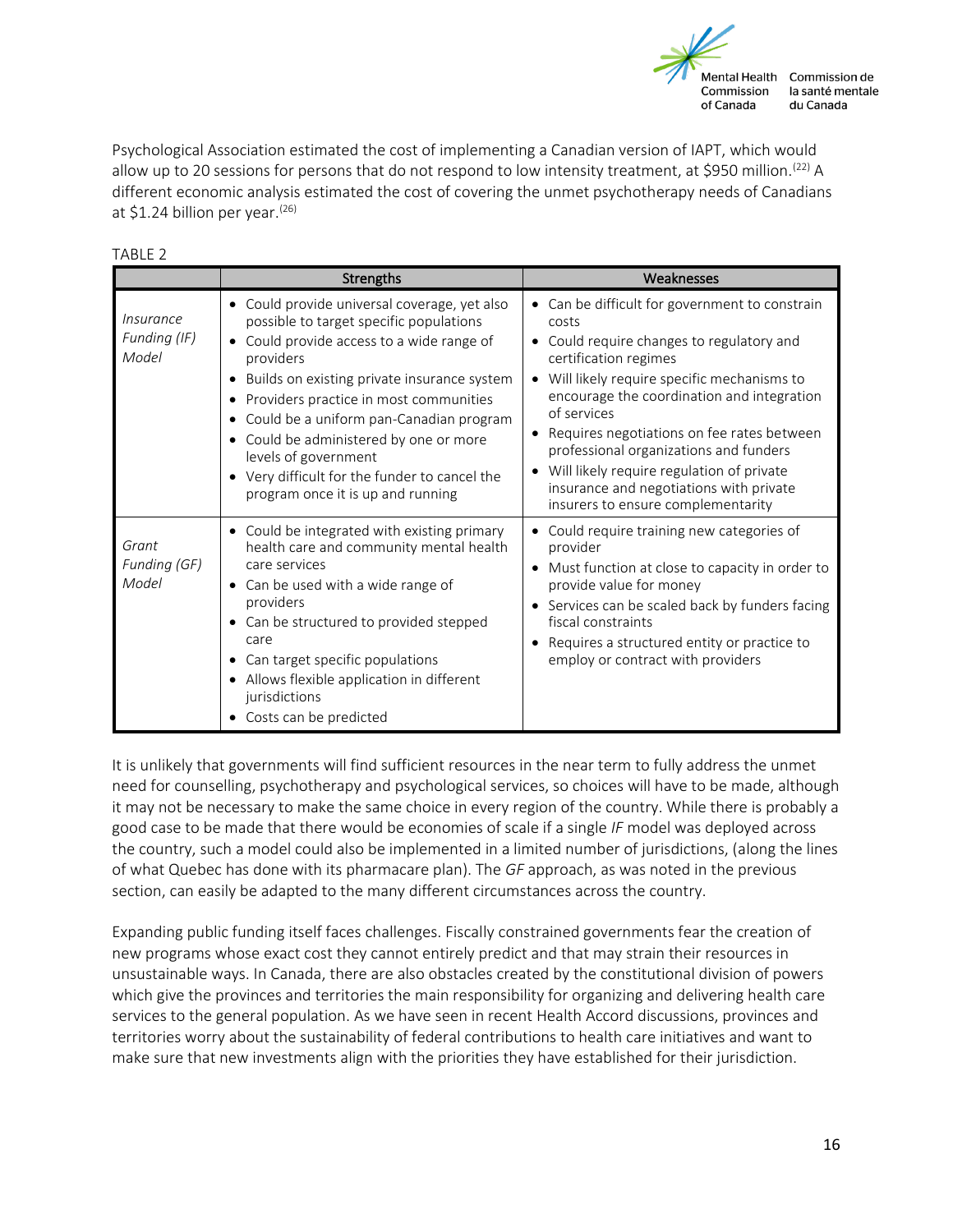

In assessing which of the two models is better suited to the current Canadian context it will be important to consider which option:

- is more affordable
- is easier to sustain over time
- is better able to respond to priority needs
- provides the best value for money
- provides the greatest number of people with access to counselling, psychotherapy and psychological services
- is more politically feasible in the Canadian context
- would be quicker to implement

As noted earlier, deciding on whether to adopt a *GF* or an *IF* model to flow public funding is far from the only decision that will need to be made in order to develop a clear plan for increasing access to counselling, psychotherapy and psychological services. The subsequent decisions include the following:

- 1. Should the plan apply to the entire population or should it, initially at least, be targeted at a particular population or populations? What would the criteria be for selecting a target population: addressing the widest possible need, the most intense/immediate need; or removing financial barriers for some populations in order to reduce inequities; or intervening as early in life as possible?
- 2. Should the plan be a uniform national plan or should it allow for regional or provincial variations?
- 3. Which levels of government should contribute to the funding of the plan?
- 4. Should users of publicly funded counselling, psychotherapy and psychological services be required to cover a portion of the costs, or should the plan provide first dollar coverage?
- 5. What accountability mechanisms should be put in place to track the use of public dollars and measure health outcomes?

### <span id="page-16-0"></span>Conclusion

It is possible that the current F/P/T negotiations over a new Health Accord will yield new funding to address unmet mental health needs in Canada. We have seen that such an investment is advisable both in order to improve health outcomes for tens of thousands of Canadians and to generate economic benefits for the entire country.

There are feasible options to achieve this objective that have been proven to work internationally and are consistent with the way in which public funding for health care in Canada has operated for decades. It is not too late for the stakeholder community to offer concrete proposals to all levels of government so that what is universally recognized as a good idea can be put into practice across the country.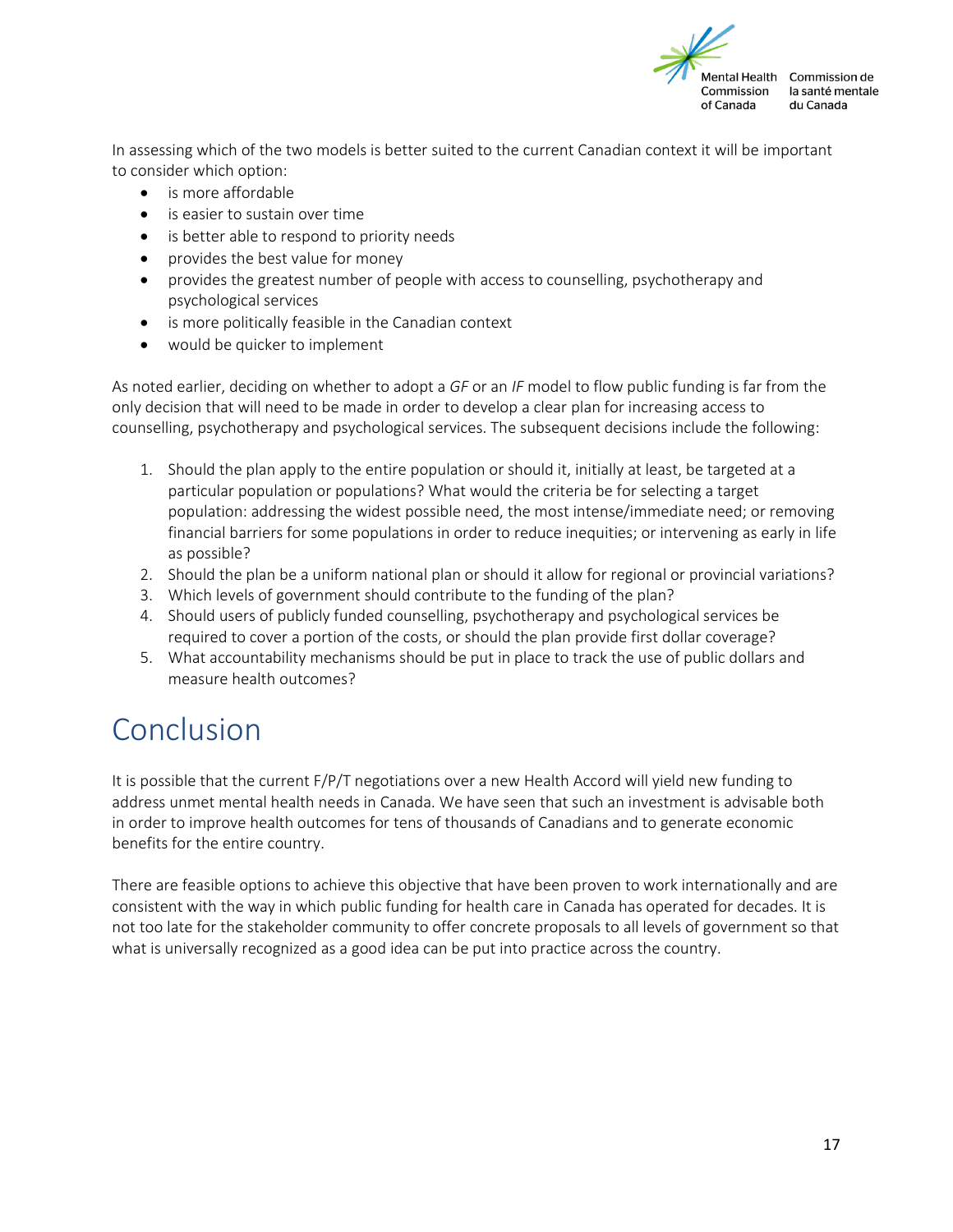

# Appendix I

#### Overview of providers of counselling, psychotherapy and psychological services

<span id="page-17-0"></span>

| <b>Title</b>     | Type of service                                                                                                                                                                                                                                                                                                                                                                   | <b>Training</b>                                                                                                                                                                                                                                                                                 | Service setting                                                                                                                                                                                                                                                                                                                                                          | Regulated                                                                                                 |
|------------------|-----------------------------------------------------------------------------------------------------------------------------------------------------------------------------------------------------------------------------------------------------------------------------------------------------------------------------------------------------------------------------------|-------------------------------------------------------------------------------------------------------------------------------------------------------------------------------------------------------------------------------------------------------------------------------------------------|--------------------------------------------------------------------------------------------------------------------------------------------------------------------------------------------------------------------------------------------------------------------------------------------------------------------------------------------------------------------------|-----------------------------------------------------------------------------------------------------------|
| Psychiatrist     | Psychiatry is the medical specialty that<br>deals with the diseases of the mind.<br>Psychiatrists use a combination of<br>biological, psychological and social<br>treatment modalities.                                                                                                                                                                                           | Psychiatrists are medical doctors who have<br>received specialized training in diagnosis<br>and treatment of mental health conditions                                                                                                                                                           | Most psychiatrists work in multiple settings<br>including: general hospital, community<br>outpatient clinics, specialized psychiatric<br>hospitals, and community office practices.<br>Thirty two per cent of psychiatrists are in<br>private practice.                                                                                                                  | Royal college<br>of Physicians<br>and<br>Surgeons.                                                        |
| Family physician | In Canada, 89 per cent of family<br>physicians carry out psychotherapy or<br>counseling and 83 per cent offer mental<br>health assessment and prescribe drugs<br>for mental health difficulties                                                                                                                                                                                   | Medical School.                                                                                                                                                                                                                                                                                 | Individual or group practice.                                                                                                                                                                                                                                                                                                                                            | Provincially<br>legislated<br>bodies,<br>known as<br>'colleges',<br>regulate<br>physicians.               |
| Psychologist     | Psychologists help people solve problems<br>with mood, behaviour or relationships.<br>They assess, diagnose and treat mental<br>health difficulties for children, adults,<br>couples, and families who present with<br>cognitive, emotional and behavioural<br>challenges. They may use therapies such<br>as cognitive behaviour therapy (CBT) or<br>other behavioural therapies. | In some jurisdictions, the doctorate degree<br>is required for qualification to practice as a<br>psychologist and in others it is the<br>master's degree.                                                                                                                                       | Some psychologists work primarily as<br>researchers while others work primarily as<br>practitioners in hospitals, schools, clinics,<br>correctional facilities, employee assistance<br>programs and private offices. Many are<br>active in both research and practice. Private<br>practice psychologists, on average,<br>accounted for 40% of licensed<br>psychologists. | Licensure to<br>practice is<br>granted by<br>regulatory<br>bodies in<br>each<br>Canadian<br>jurisdiction. |
| Psychotherapist  | The Quebec Statute (2012) that regulates<br>psychotherapy defines psychotherapy as<br>"psychological treatment for a mental<br>disorder, for behavioral disturbances or<br>for any other problem causing suffering<br>or psychological distress which aims to<br>promote significant changes in the                                                                               | Special training is required in order to<br>become a psychotherapist. Since 2012 in<br>Quebec, only physicians, psychologists and<br>health professionals licensed as a<br>psychotherapist can practice<br>psychotherapy. In 2015, Ontario brought<br>into effect a 2007 psychotherapy act that | Various.                                                                                                                                                                                                                                                                                                                                                                 | Only in<br>Quebec,<br>Ontario and<br>Nova Scotia.                                                         |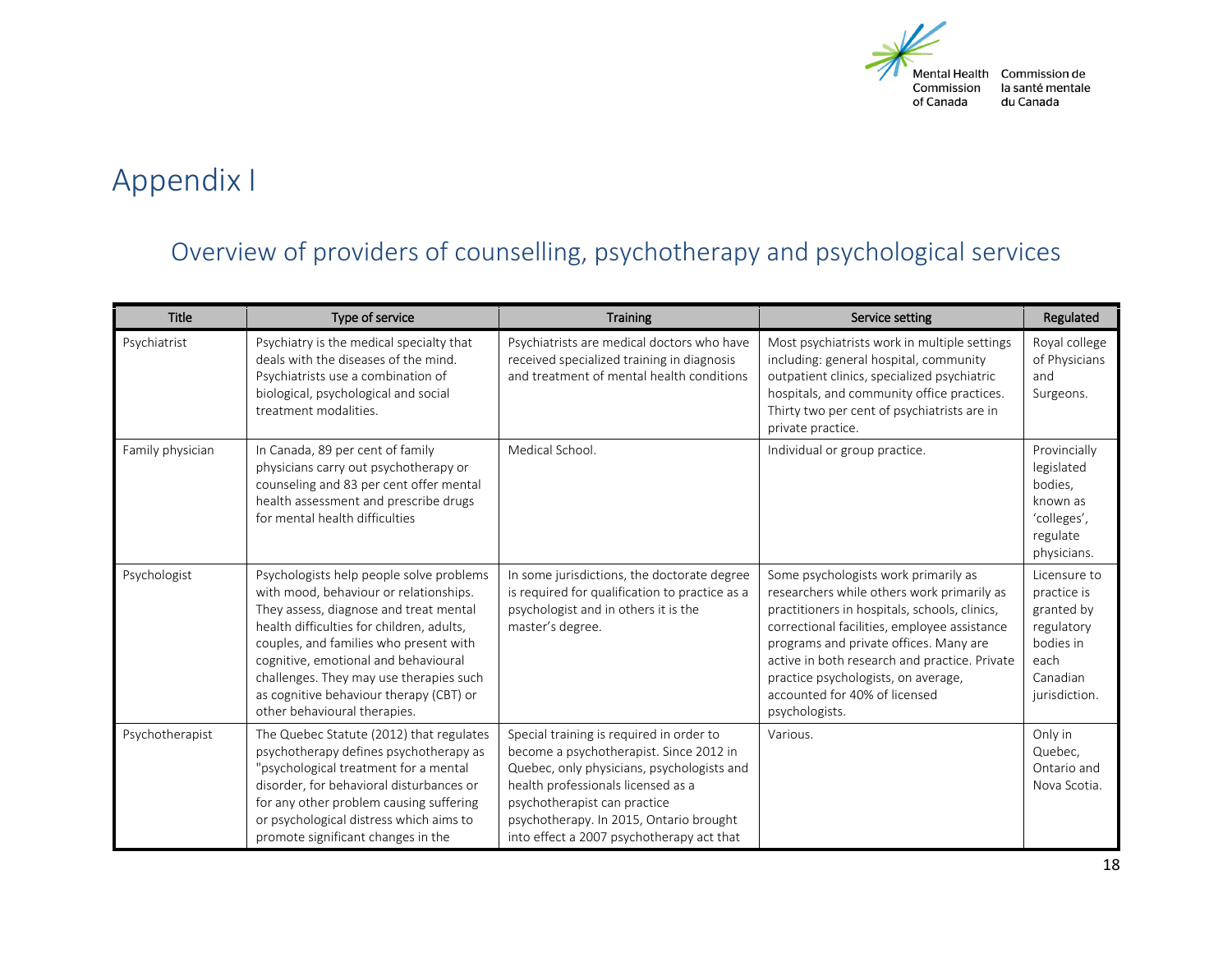

Mental Health Commission de la santé mentale du Canada

| <b>Title</b>                  | Type of service                                                                                                                                                                                                                                                                                                                                                                                                                                                                                                                                                                               | <b>Training</b>                                                                                                                                                                                                                                                                                                                    | Service setting                                                                                                                                                                                                                        | Regulated                                                 |
|-------------------------------|-----------------------------------------------------------------------------------------------------------------------------------------------------------------------------------------------------------------------------------------------------------------------------------------------------------------------------------------------------------------------------------------------------------------------------------------------------------------------------------------------------------------------------------------------------------------------------------------------|------------------------------------------------------------------------------------------------------------------------------------------------------------------------------------------------------------------------------------------------------------------------------------------------------------------------------------|----------------------------------------------------------------------------------------------------------------------------------------------------------------------------------------------------------------------------------------|-----------------------------------------------------------|
|                               | client's cognitive, emotional or<br>behavioral functioning, interpersonal<br>system, personality or state of health."                                                                                                                                                                                                                                                                                                                                                                                                                                                                         | requires anyone calling themselves a<br>"psychotherapist" to be registered with a<br>new provincial college                                                                                                                                                                                                                        |                                                                                                                                                                                                                                        |                                                           |
| Counsellors                   | There does not appear to be a single,<br>over-arching or widely accepted<br>definition of counselling, at least not as a<br>health profession. Counsellors refer to<br>themselves by a number of titles or<br>provide services to the public in different<br>of forums, ranging from addictions<br>through to pastoral counselling. Some<br>counsellors focus on specific populations<br>(e.g. youth, elderly, couples, families),<br>while others focus on specific types of<br>counselling therapies (e.g. art therapy,<br>music therapy, psychotherapy or<br>marriage and family therapy). | The most common entry standard for<br>being registered a counsellor (regulated or<br>non-regulated) is a master's degree in<br>counselling or a related field.                                                                                                                                                                     | Various.                                                                                                                                                                                                                               | Certification<br>available in<br>some<br>provinces.       |
| Child and youth<br>counsellor | Child and Youth Counsellors perform<br>various services to help children,<br>adolescents, and young adults, such as<br>assessing maladaptive behaviour<br>patterns and socio-emotional functioning<br>in children, adolescents, and young<br>adults.                                                                                                                                                                                                                                                                                                                                          | In Ontario, most Child and Youth<br>Counsellors have a college diploma, with<br>about 1500 hours of field work. Many have<br>degrees in Child and Youth Care with an<br>undergraduate degree in related fields<br>(psychology, sociology, social work, family<br>studies, etc.).                                                   | Various.                                                                                                                                                                                                                               | Certification<br>available in<br>some<br>provinces.       |
| Family therapist              | A marriage, couple or family therapist<br>specializes in helping to resolve problems<br>in couple or family relationships. Unlike<br>traditional therapy where the therapist<br>just meets with the individual, family<br>counsellors and therapists usually meet<br>with the individual and one or more<br>family members.                                                                                                                                                                                                                                                                   | To become a registered couple and family<br>therapist, both a Master's Degree and<br>clinical experience and supervision are<br>required. Marriage, couple and family<br>therapy can be given by any professional<br>that has sufficient training, which usually<br>tends to be social workers, psychologists<br>or psychiatrists. | Various.                                                                                                                                                                                                                               | Certification<br>available in<br>some<br>provinces.       |
| <b>Nurse</b>                  | The nursing profession consists of four<br>regulated nursing groups: registered<br>nurses (RNs), nurse practitioners (NPs),<br>licensed practical nurses and registered<br>psychiatric nurses. Usually nurses work<br>alongside other mental health                                                                                                                                                                                                                                                                                                                                           | Independent psychiatric nursing practice<br>can include crisis consultation and<br>intervention; individual, family and group<br>counselling; or psychotherapy.                                                                                                                                                                    | Nurses may work in many settings including<br>hospitals, addiction and substance use<br>programs, assertive community treatment<br>programs, community health centres,<br>health teams, rehabilitation programs as<br>well as schools. | Provincial<br>and<br>Territorial<br>regulatory<br>bodies. |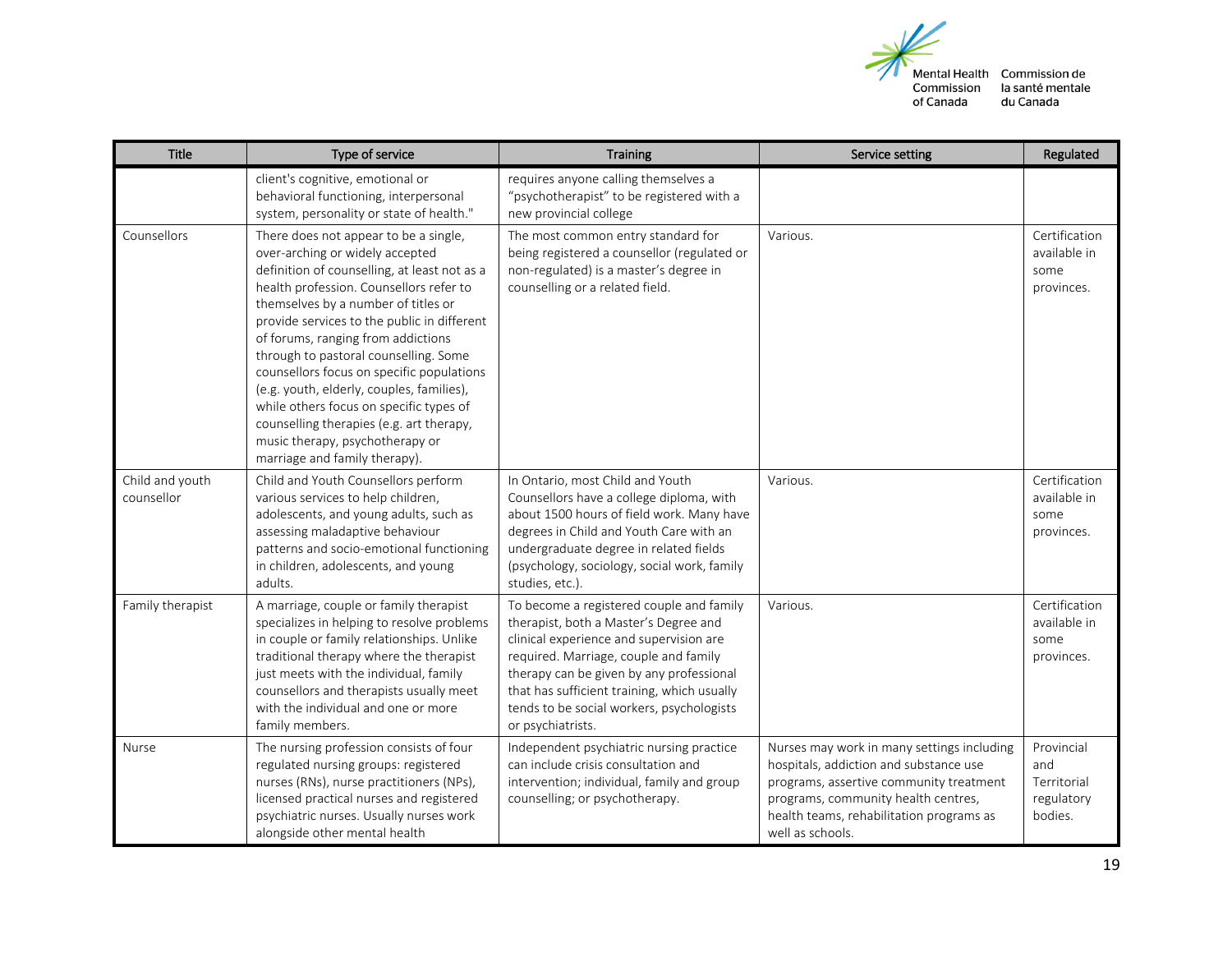

Mental Health Commission de la santé mentale du Canada

| <b>Title</b>                  | Type of service                                                                                                                                                                                                                                                                                                                                                                                                | <b>Training</b>                                                                                                                                                                                                                                                                                                           | Service setting                                                                                                                                                                                                                                        | Regulated                                                                                                |
|-------------------------------|----------------------------------------------------------------------------------------------------------------------------------------------------------------------------------------------------------------------------------------------------------------------------------------------------------------------------------------------------------------------------------------------------------------|---------------------------------------------------------------------------------------------------------------------------------------------------------------------------------------------------------------------------------------------------------------------------------------------------------------------------|--------------------------------------------------------------------------------------------------------------------------------------------------------------------------------------------------------------------------------------------------------|----------------------------------------------------------------------------------------------------------|
|                               | professionals such as psychiatrists,<br>psychologists, social workers and allied<br>health professionals such as occupational<br>health. At the same time independent<br>practice is a legitimate practice option<br>for Registered Psychiatric Nurses.                                                                                                                                                        |                                                                                                                                                                                                                                                                                                                           |                                                                                                                                                                                                                                                        |                                                                                                          |
| Social Worker                 | Social workers help people to deal with<br>problems in their personal, family or<br>work life. They provide counselling or<br>therapy, or help people find necessary<br>resources. Social workers in mental<br>health deliver direct services to<br>individuals, couples, families and groups<br>in the form of counselling, crisis<br>intervention, therapy, advocacy,<br>coordination of resources, etc.     | In most jurisdictions in Canada, social<br>workers in mental health have a minimum<br>of a Bachelor of Social Work degree and<br>are registered with a provincial/territorial<br>body that holds them accountable for<br>competent and ethical practice. A Master's<br>degree is often required.                          | Social workers can work in many settings,<br>including family services agencies,<br>children's aid agencies, hospitals, and<br>schools. Many social workers also work in<br>private practice.                                                          | Provincial or<br>Territorial<br>professional<br>body.                                                    |
| Occupational<br>Therapist     | Occupational therapists (OT) help people<br>function in school or work through<br>learning skills, or by adapting their work<br>or school environment. OTs can assist<br>with mental health by teaching sensory<br>processing and self-regulation strategies.                                                                                                                                                  | All entry-level university education<br>programs for occupational therapists in<br>Canada currently grant a Master's level<br>credential. Since 2008, all university<br>education programs for occupational<br>therapists must lead to a Master's<br>credential to be eligible for accreditation<br>by CAOT.              | Occupational therapists are generally<br>employed in community agencies, health<br>care organizations such as hospitals,<br>chronic care facilities, rehabilitation centres<br>and clinics, schools; social agencies industry<br>or are self-employed. | Canadian<br>Association<br>of<br>Occupational<br>Therapists.                                             |
| Peer support<br>worker        | Peer support is a supportive relationship<br>between people who have a lived<br>experience in common. Research<br>indicates that peer support can help a<br>person gain control over their symptoms,<br>reduce hospitalization, offer social<br>support and improve quality of life. It can<br>also benefit family members as they<br>discern the right path for themselves in<br>relation to their loved one. | The various types or formats of peer<br>support are often described as falling<br>along a spectrum ranging from informal<br>support among acquaintances through to<br>formal peer support within a structured<br>organizational setting. There are several<br>organizations that provide training for<br>peer supporters. | Peer support can be provided in both group<br>and one-to-one relationships, and can take<br>place in community groups, clinical<br>settings, and workplaces.                                                                                           | There are<br>several<br>organizations<br>that provide<br>certification<br>of peer<br>support<br>workers. |
| Elder / Traditional<br>healer | Aboriginal elders, traditional healers and<br>teachers help people using traditional<br>healing practices, which existed prior to<br>Western medical practices. There are                                                                                                                                                                                                                                      |                                                                                                                                                                                                                                                                                                                           | The community.                                                                                                                                                                                                                                         | No                                                                                                       |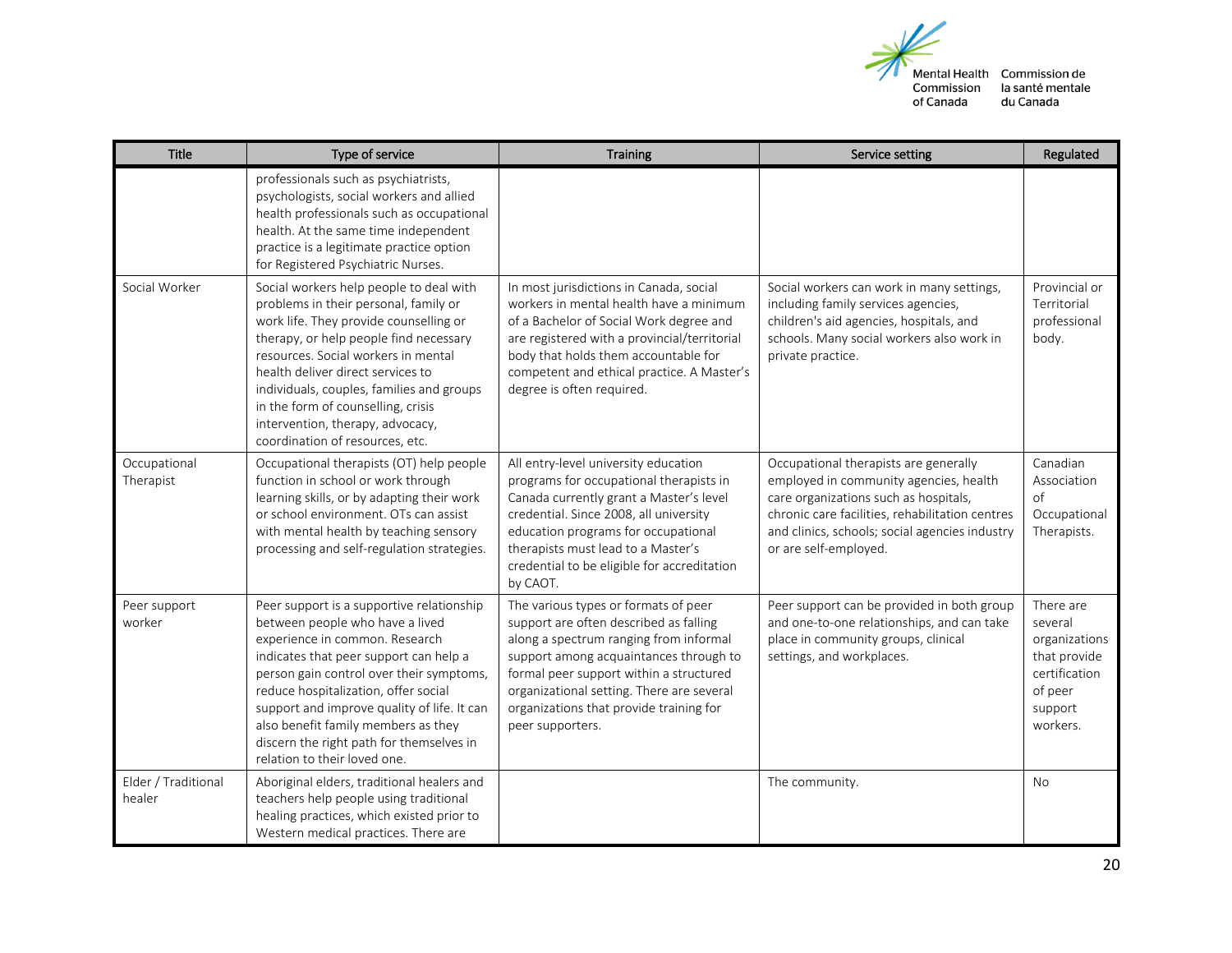

Mental Health Commission de<br>Commission la santé mentale<br>of Canada du Canada

| <b>Title</b> | Type of service                                                                                                                                 | <b>Training</b> | Service setting | Regulated |
|--------------|-------------------------------------------------------------------------------------------------------------------------------------------------|-----------------|-----------------|-----------|
|              | many forms of healing. Some healers<br>work with plants and medicines, some<br>may counsel, and some use ceremonies<br>such as the sweat lodge. |                 |                 |           |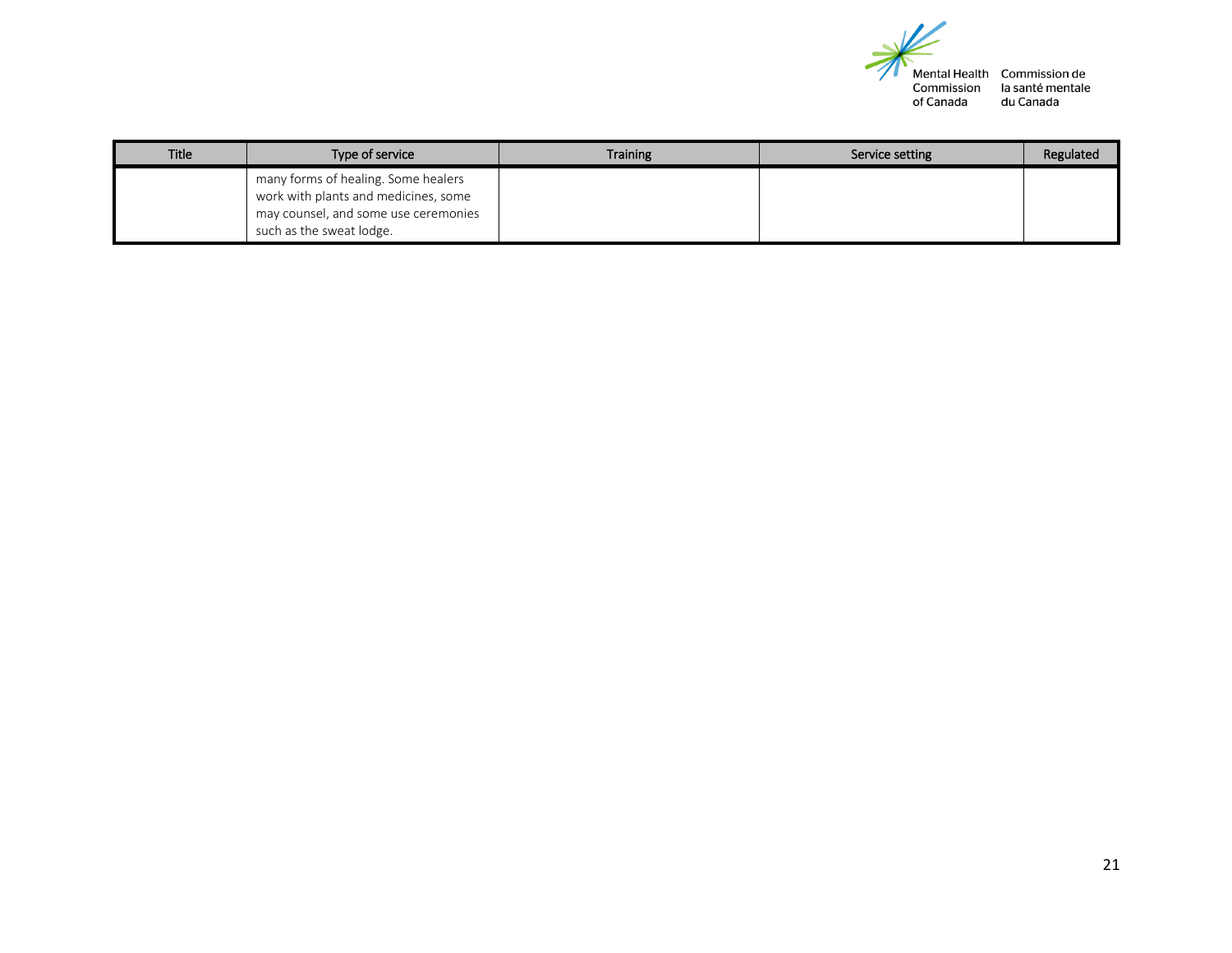

### Appendix II

### Washington State Institute for Public Policy Benefit-Cost Results, Selected Programs (2016)<sup>(27)</sup>

<span id="page-21-0"></span>

| Program name<br>(click on the program name for more detail)                | Date of last<br>literature<br>review | <b>Total</b><br>benefits | <b>Taxpayer</b><br>benefits | Non-<br>taxpayer<br>benefits | <b>Costs</b> | <b>Benefits minus</b><br>costs (net<br>present value) | <b>Benefit to</b><br>cost ratio | Chance<br>benefits will<br>exceed costs |
|----------------------------------------------------------------------------|--------------------------------------|--------------------------|-----------------------------|------------------------------|--------------|-------------------------------------------------------|---------------------------------|-----------------------------------------|
|                                                                            | Anxiety                              |                          |                             |                              |              |                                                       |                                 |                                         |
| Cognitive behavioral therapy (CBT) for adult anxiety NEW                   | Sep. 2016                            | \$31,908                 | \$10,081                    | \$21,827                     | (5568)       | \$31,340                                              | \$56.22                         | 100 %                                   |
| Acceptance and Commitment Therapy for adult anxiety NEW                    | Sep. 2016                            | \$21,738                 | \$6,875                     | \$14,864                     | (5428)       | \$21,310                                              | \$50.78                         | 84 %                                    |
| Collaborative primary care for anxiety                                     | May. 2014                            | \$19,461                 | \$6,223                     | \$13,237                     | (5813)       | \$18,648                                              | \$23.95                         | 98%                                     |
| <b>Depression</b>                                                          |                                      |                          |                             |                              |              |                                                       |                                 |                                         |
| Cognitive behavioral therapy (CBT) for adult depression NEW                | Sep. 2016                            | \$25,110                 | \$7,858                     | \$17,252                     | (5500)       | \$24,610                                              | \$50.22                         | 100 %                                   |
| Collaborative primary care for depression                                  | May. 2014                            | \$7,304                  | \$2,388                     | \$4,915                      | (5812)       | \$6,491                                               | \$8.99                          | 100 %                                   |
| Collaborative primary care for depression with comorbid medical conditions | May. 2014                            | \$3,632                  | \$1,255                     | \$2,377                      | $($ \$857)   | \$2,775                                               | \$4.24                          | 92%                                     |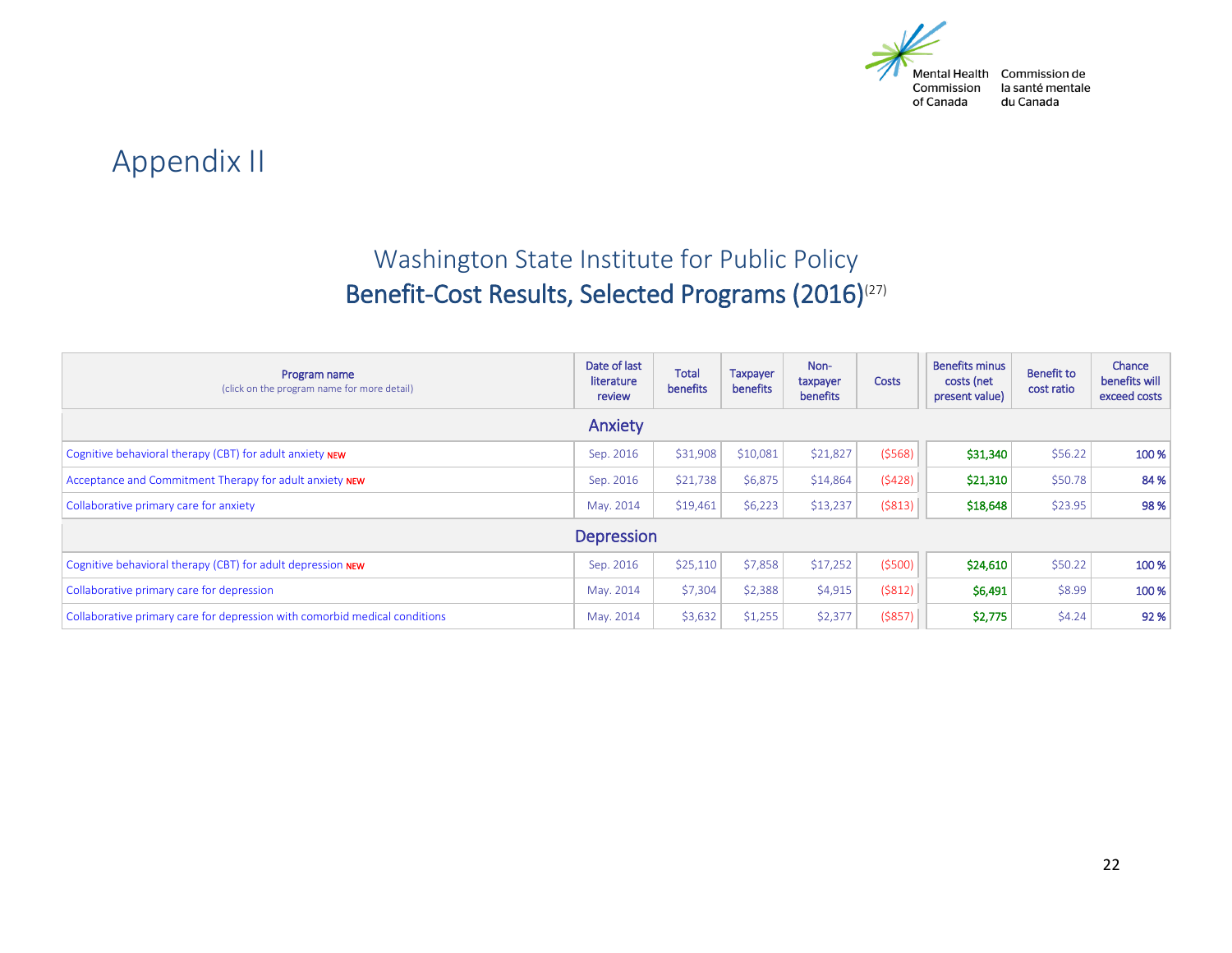### <span id="page-22-0"></span>Appendix III

#### Description of a complementary insurance plan for Increasing Access to Non-Pharmacological Treatments (IANPT)

Objective: To enable all Canadians who need them to have access to appropriate nonpharmacological treatment without incurring undue financial hardship.

Method: Create a public fund that provides insurance coverage for non-pharmacological treatment to people who are not already covered by existing private insurance plans.

#### Details:

- 1. Obligate all privately-funded group insurance plans to provide access to a minimum of eight sessions with a clinical psychologist, or to reimburse a person's equivalent spending on other registered providers.
- 2. Establish a national list of self-regulating service providers that are allowed to bill insurance plans (both private and public) for their services, and provide all eligible individual providers with a billing number to enable them to claim reimbursement from these plans for the services they deliver.
- 3. Establish a government fund, the IANPT, to provide each individual who is not covered by a private insurance plan with an account whose value is equal to 80% of the cost of eight sessions with a clinical psychologist
- 4. A referral from a family physician is required for a person to gain access to their account. Once authorized by a family physician a person may seek assistance from any registered provider and receive compensation from IANPT for up to an amount equivalent to 80% of the cost of eight sessions with a clinical psychologist.
- 5. A person's account is activated the first time they actually use the services of a registered provider.
- 6. IAPNT will either reimburse each service user for 80% of the cost of the services they purchase from a registered provider or pay this amount directly to the registered provider; the remaining 20% is to be paid by the person receiving the service.\*
- \* The plan involves a user co-pay of 20% of the cost of the services provided. This is necessary in order to prevent any downloading from private group insurance schemes. These almost always entail user co-pay provisions and not including one in the public plan could undermine the existing network of private plans.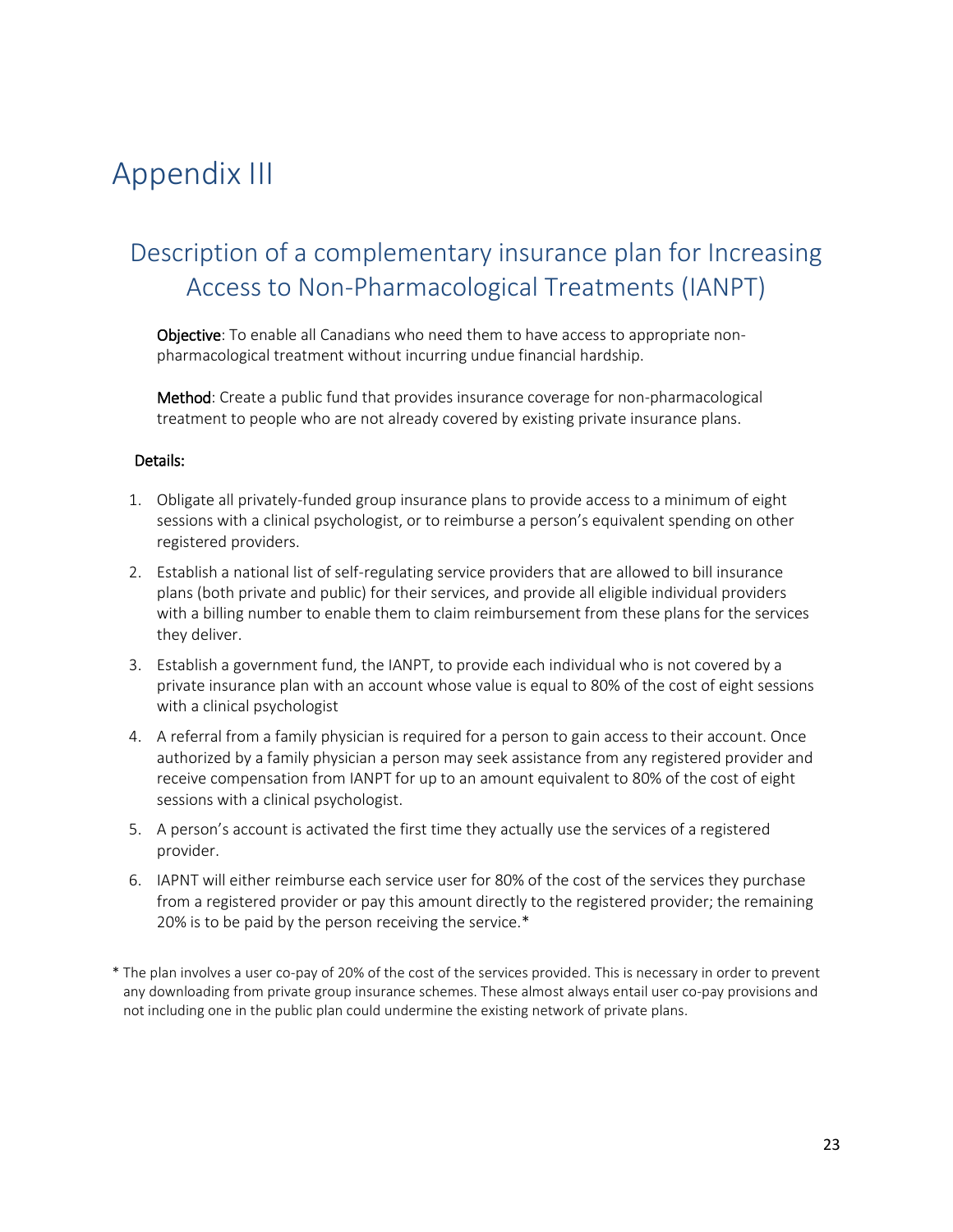

### <span id="page-23-0"></span>References

- 1. Anderssen, E. (2015). The case for publicly funded therapy. The Globe and Mail, Friday, May 22, 2015.
- 2. Auditor General of Ontario. (2016). Annual Report, Chapter 3: Section 3.01 Child and Youth Mental Health; Section 3.11 Physician Billing; Section 3.12 Specialty Psychiatric Hospital Services. Government of Ontario.
- 3. Canadian Counselling and Psychotherapy Association. (2013). General considerations on the Regulation of Counsellors across Canada.
- 4. Canadian Institute for Health Information (CIHI). Canada's Health Care Providers.
- 4a. Canadian Psychological Association. (2017). Targeting funds for better access to quality mental health care for Canadians. Recommendations to government from the Canadian Psychological Association.
- 5. Children's Mental Health Ontario. (2016) Ontario's children waiting up to 1.5 years for urgently needed mental health care. *CMHO News Release.*
- 6. Collectif pour l'accès à la psychothérapie. (2015). Un meilleur accès pour tous par des services assurés.
- 7. Commissaire à la santé et au bien-être. (2012). Rapport d'appréciation de la performance du système de santé et de services sociaux : Pour plus d'équité et de résultats en santé mentale au Québec. Gouvernement du Québec.
- 8. Department of Health, UK. (2012) IAPT three-year report: The first million patients.
- 9. Fansi, A., Jehanno, C. (2015). Avis sur l'accès équitable aux services de psychothérapie : Volet I Examen des données probantes sur l'efficacité et le coût de la psychothérapie comparativement à ceux de la pharmacothérapie dans le traitement des adultes atteints de troubles anxieux et dépressifs; Volet II – Analyse des modalités et des conditions d'accès aux services de psychothérapie pour le traitement des adultes atteints de troubles dépressifs et anxieux. Institut national d'excellence en santé et en services sociaux.
- 10. Glazier, R. H., Hutchison, B., Kopp, A. Comparison of Family Health Teams to Other Ontario Primary Care Models (2004/05 to 2011/12). Institute for Clinical Evaluative Sciences.
- 11. Grant, K. (2015). Ontario's curious shift away from family health teams. The Globe and Mail, Sunday, Feb. 15, 2015.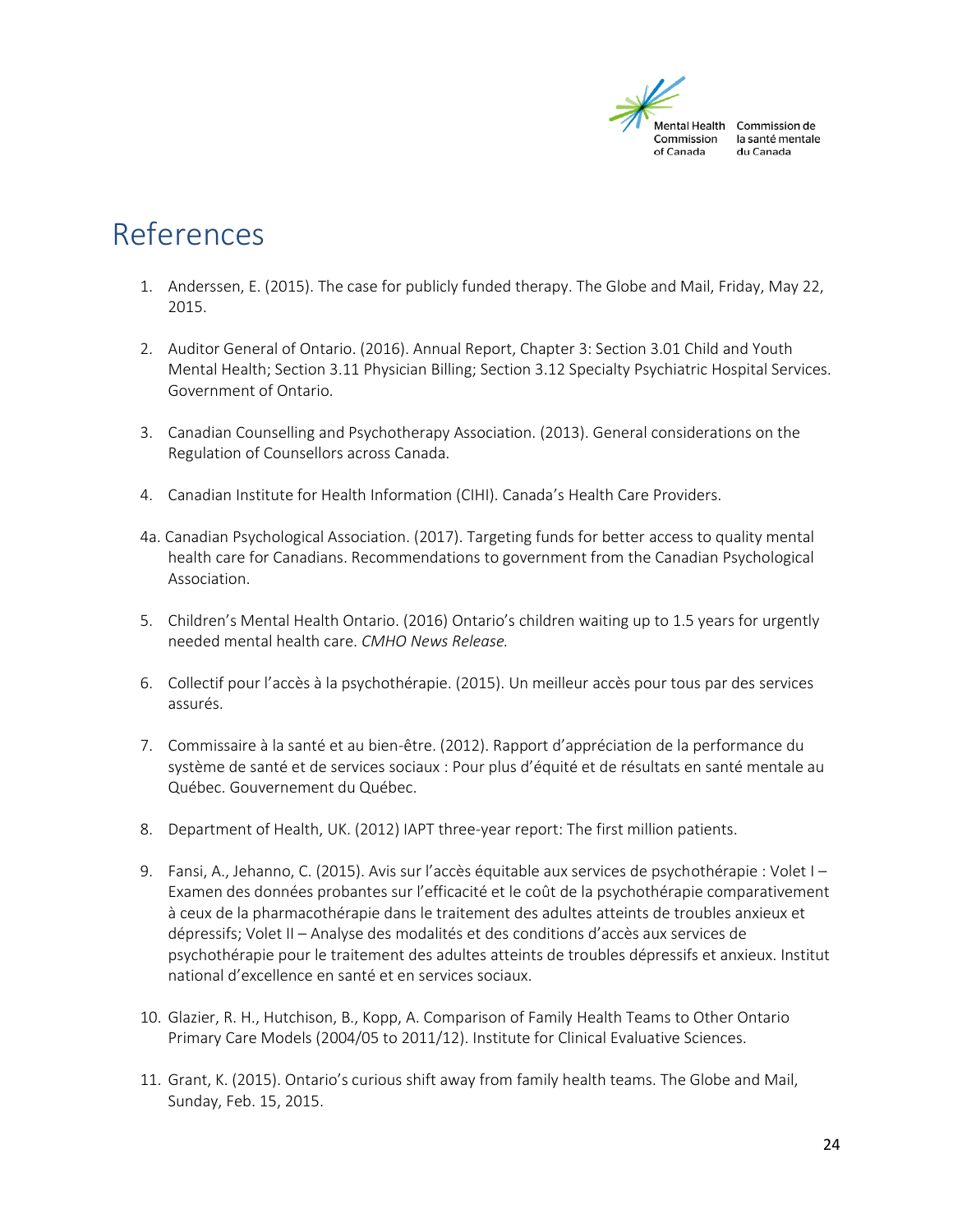

- 12. Gratzer, D., Goldbloom, D. (2016) Making Evidence-Based Psychotherapy More Accessible in Canada. The Canadian Journal of Psychiatry, Vol. 61(10) 618-623.
- 13. Jacobs, P., Dewa, C., Lesage, A., Vasiliadis, H-M., Escober, C., Mulvale, G., Yim, R. (2010). *The Cost of Mental Health and Substance Abuse Services in Canada: A report to the Mental Health Commission of Canada*. Institute of Health Economics.
- 14. Kates, N. Mazowita, G., Lemire, F., et. al. (2011). The Evolution of Collaborative Mental Health Care in Canada: A Shared Vision for the Future. The Canadian Journal of Psychiatry, Vol 56, No 5.
- 15. Lesage, A. D., Bland, R., Musgrave, I., Jonsson, E., Kirby, M., Vasiliadis, H. (2017). The Case for a Federal Mental Health Transition Fund. *Can J Psychiatry*. 62 (1): 4-7.
- 16. Martin, L. (2015). Collaborative mental health care in Canada: The role of psychotherapists and counsellors. Ottawa, ON: Canadian Counselling and Psychotherapy Association.
- 17. Mental Health Commission of Canada. (2012). *Changing Directions, Changing Lives: The Mental Health Strategy for Canada.*
- 18. Mental Health Commission of Canada. (2015). *Guidelines for Recovery-Oriented Practice*.
- 19. Moulding, R., Grenier, J., Blashki, G., Ritchie, P., Pirkis, J., Chomienne, M-H. (2009). Integrating Psychologists into the Canadian Health Care System: The Example of Australia. Canadian Journal of Public Health, March/April 2009.
- 20. OECD. (2014). Making Mental Health Count: The Social and Economic Costs of Neglecting Mental Health Care. OECD Health Policy Studies.
- 21. Ordre des psychologues du Québec. (2016). Le panier de services assurés en santé et en services sociaux : Réflexions sur les rôles et mandats des psychologues et sur l'espace professionnel qui leur est imparti. Mémoire présenté au commissaire à la santé et au bien-être.
- 22. Peachey, D., Hicks, V., Adams, O. (2013). An imperative for change: Access to psychological services for Canada. Report to the Canadian Psychological Association.
- 23. Picard, A. (2015) Psychotherapy: A better model must be found. The Globe and Mail, May 26, 2015.
- 24. Sunderland, A., Findlay, L.C. (2013) Perceived need for mental health care in Canada: Results from the 2012 Community Health Survey-Mental Health. *Health Reports*. Statistics Canada. Catalogue no. 82-003-X.
- 25. The Conference Board of Canada. (2014). Final Report: An External Evaluation of the Family Health Team (FHT) Initiative. Ottawa: The Conference Board of Canada.